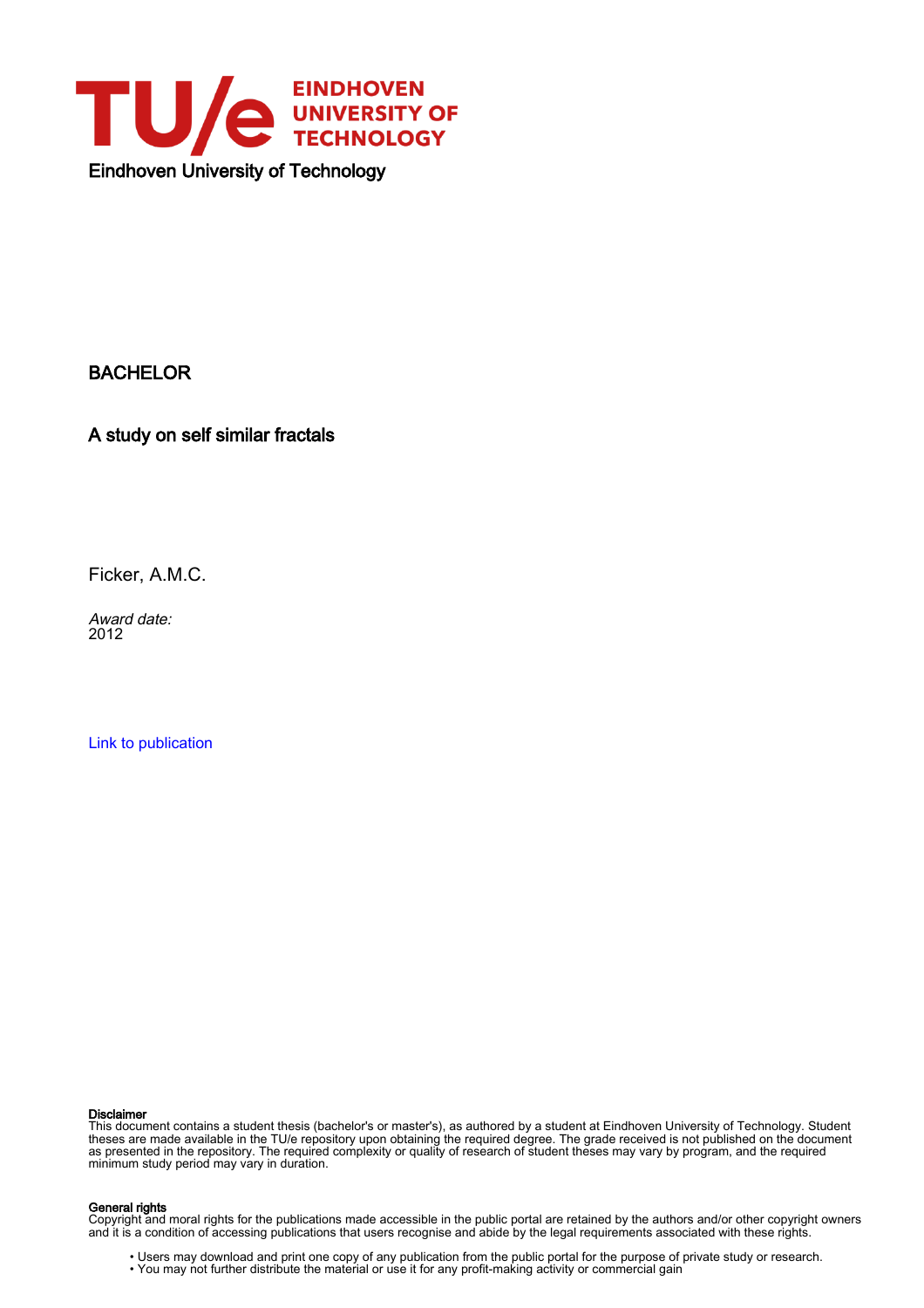## University of Technology Einhoven

BACHELORPROJECT

## A study on self similar fractals

Author: Annette Ficker

Supervisors: Aart Blokhuis Maxim Hendriks



January 16, 2012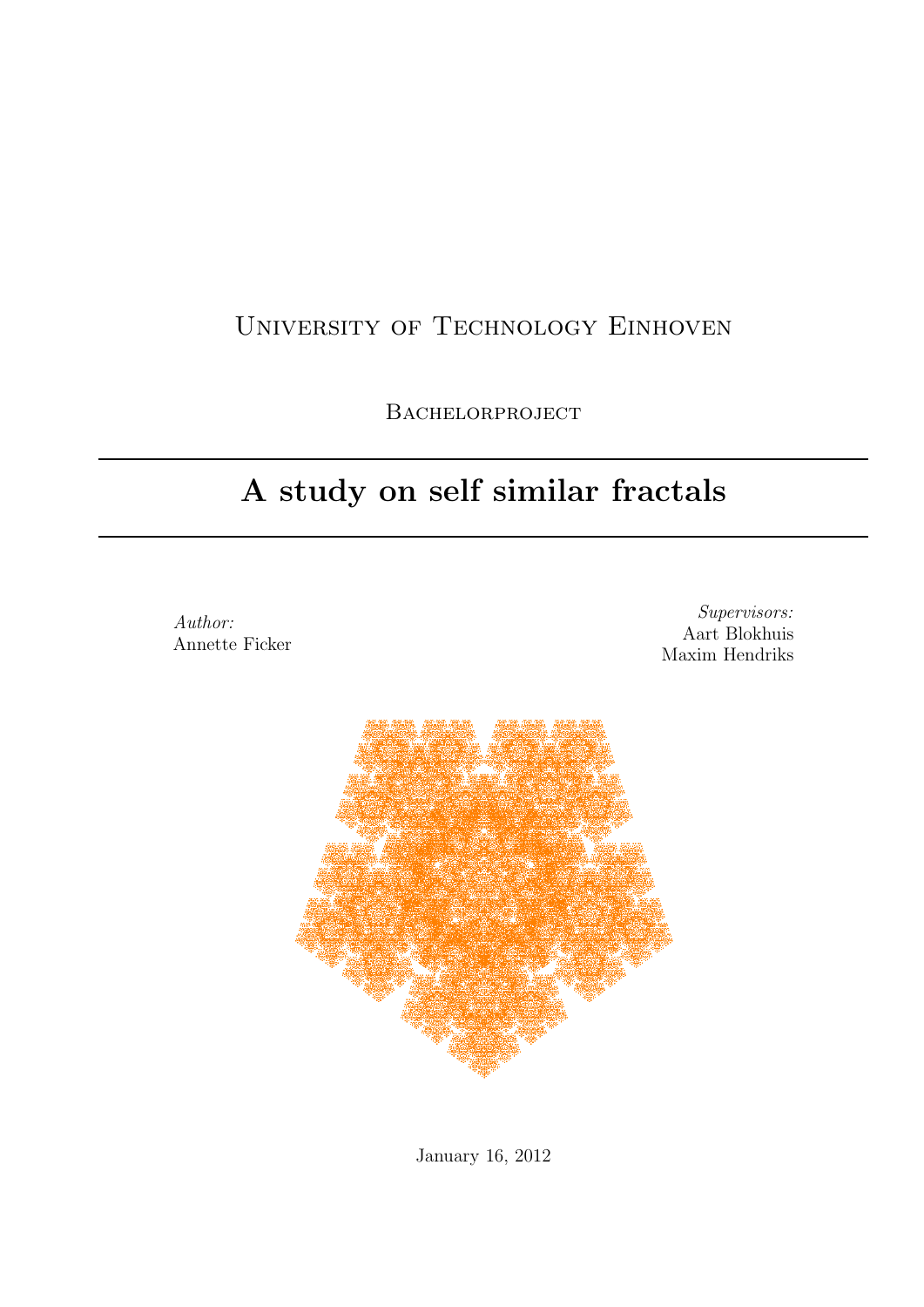## Abstract

This paper discusses mainly self-similar fractals and specifically the Normalized Hausdorff measure of the  $\phi$ -Koch curve. In order to do this some known definitions and theorems are explained to get a better understanding of fractals. For fractals in general, definitions and properties are given for the Hausdorff measure and Hausdorff dimension. There are different classes of fractals, for example the self-similar fractals. Self-similar fractals have properties that makes them easy to work with. It is for example possible to uniquely define self-similar fractals with contraction maps. Even more convenient is that it is easy to find the Hausdorff dimension, which is in general not the case. For self-similar fractals for which the open set condition holds it is known that the similarity dimension equals the Hausdorff dimension.

For self-similar fractals it is guaranteed that the Hausdorff measure is finite. The Hausdorff dimension of the φ-Koch curve is known, but the Hausdorff measure is not. So far it seems that only an upper and lower bound is known when  $\phi$  equals  $\frac{\pi}{3}$ . This paper presents five possibles covers for the  $\phi$ -Koch curve and determines the Normalized Hausdorff with respect to these covers. The result is within the known bounds, but it is unknown how close the results are to the real values.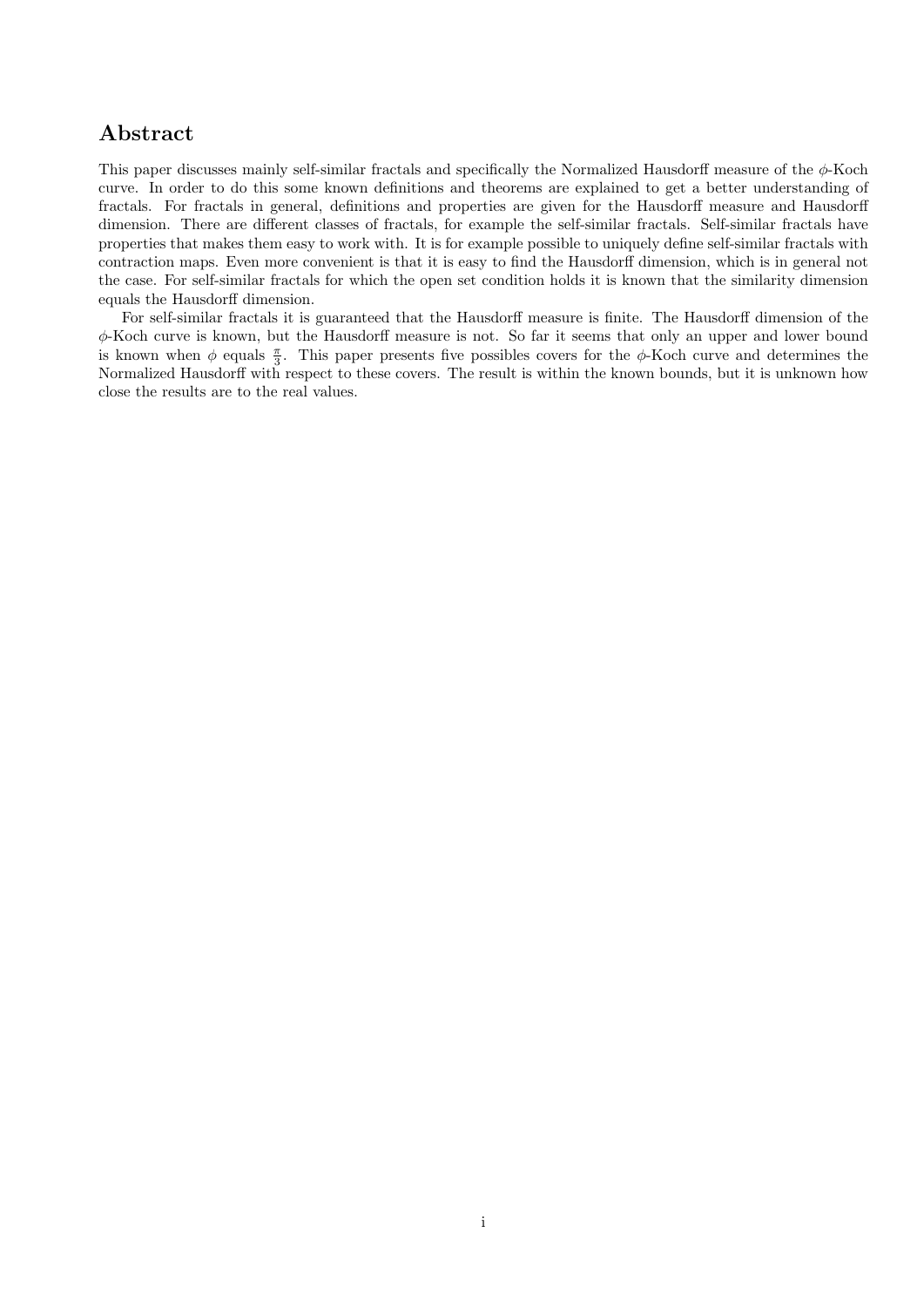# **Contents**

| $\mathbf{1}$ | Introduction                   | $\mathbf{1}$   |
|--------------|--------------------------------|----------------|
|              | 1.1                            |                |
|              | 1.2                            | $\overline{1}$ |
| $\mathbf{2}$ | <b>Fractals in General</b>     | 3              |
|              | 2.1                            | 3              |
|              | 2.2                            | 3              |
|              | 2.3                            | $\overline{4}$ |
|              | 2.3.1                          | $\overline{4}$ |
|              | 2.3.2                          | $\overline{4}$ |
|              | 2.3.3                          | 5              |
|              | 2.4                            | -6             |
|              | 2.5                            | 6              |
| 3            | Self-similar fractals          | 8              |
|              | 3.1                            |                |
|              | 3.2                            |                |
|              | 3.2.1                          |                |
|              | 3.3                            |                |
|              | 3.4                            |                |
|              | 3.5                            |                |
|              | 3.5.1                          |                |
|              | 3.5.2                          |                |
|              | 3.5.3                          |                |
| 4            | Discussion and Conclusion      | 21             |
|              | 4.1                            |                |
|              | 4.2                            |                |
|              | 4.3                            |                |
|              | A Volume of n-dimensional ball | 23             |
|              | <b>B</b> Mathematica input     | 25             |
|              |                                |                |
|              |                                |                |
|              |                                |                |
|              |                                |                |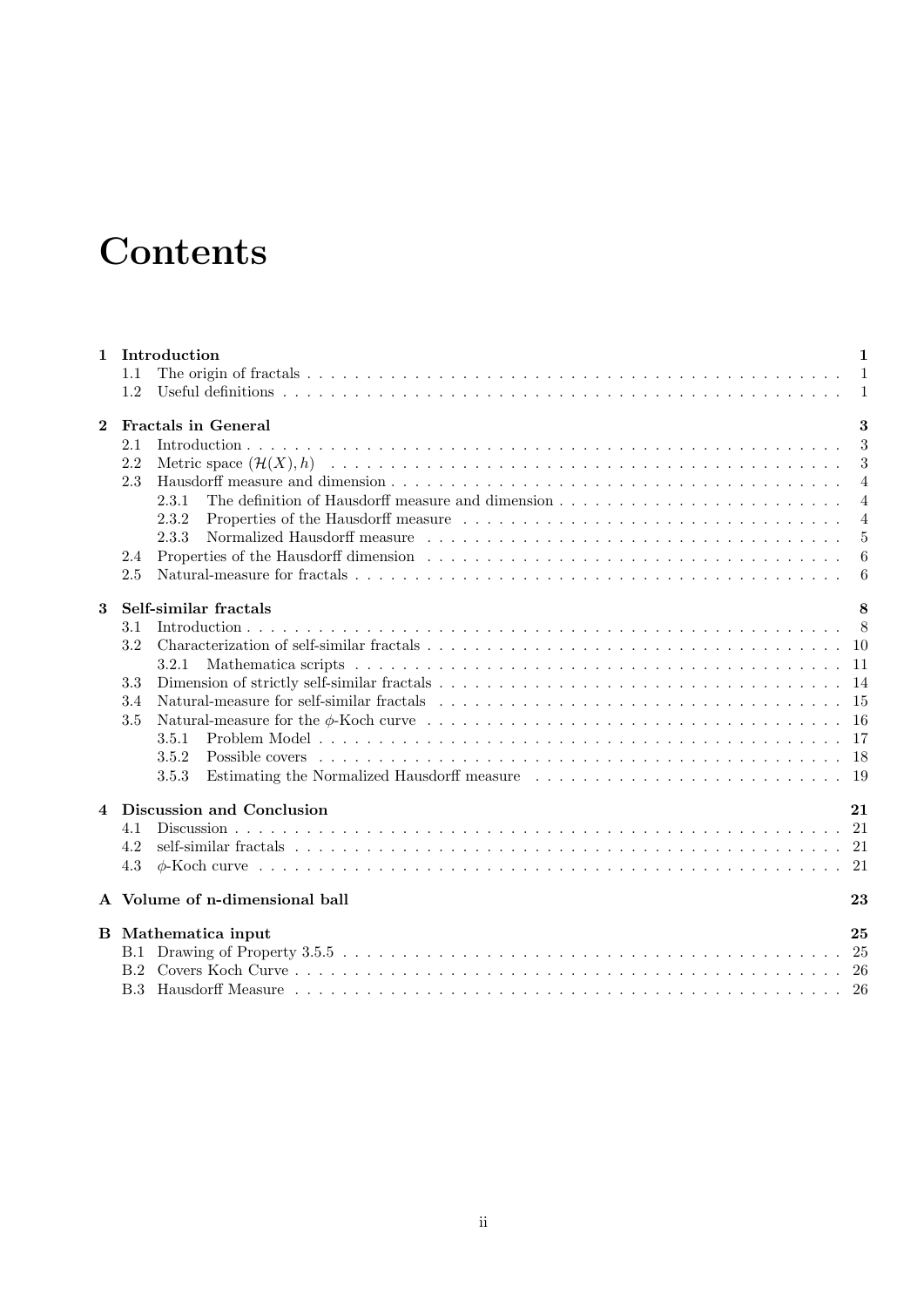## Chapter 1

# Introduction

## 1.1 The origin of fractals

In the 19th century mathematicians invented strange structures to break loose from naturalism. These structures however turn out to be inherent in familiar objects around us. As Mandelbrot points out: Clouds are not spheres, mountains are not cones, coastlines are not circles, nor does lightning travel in a straight line. [6]

Since more and more of these strange structures were created the need for a term became increasingly apparent. Mandelbrot invented the world "fractal" to bring this large class of objects together. I (Mandelbrot) coined fractal from the Latin adjective fractus. The corresponding Latin verb frangere means "to break": to create irregular fragments. It is therefore sensible (and how appropriate for our needs!) that, in addition to "fragmented" (as in fraction or refraction), fractus should also mean "irregular," both meanings being preserved in fragment. The proper pronunciation is frac'tal. the stress being placed as in frac'tion [6].

A fractal is defined by Mandelbrot as a set for which the Hausdorff dimension D (which need not be integer, see section 2.3) strictly exceeds the topological dimension  $D_T$  [6]. However Mandelbrot points out that I continue to believe that one would do better without a definition (my 1975 Essay included none). The immediate reason is that the present definition will be seen to exclude certain sets one would prefer to see included. More fundamentally, my definition involves D and  $D_T$ , but it seems that the notion of fractal structure is more basic than either D or  $D_T$ . Deep down, the importance of the notions of dimension is increased by their unexpected new use! In other words, one should be able to define fractal structures as being invariant under some suitable collection of smooth transformations. But this task is unlikely to be an easy one. To exemplify the difficulty in a standard context, let us recall that certain definitions of complex number fail to exclude the real numbers! At the present stage, the main need is to differentiate the basic fractals from the standard sets in Euclid. This is a need my definition does satisfy [6].

In the next section of this chapter some useful definitions are given that may help to understand this paper. In chapter 2 definitions for dimension and measure are given for fractals in general. In chapter 3 self-similar fractals are discussed. Some important theorems for the dimension and the measure of such fractals are given. Also in this chapter the method and results are shown for the research on the  $\phi$ -Koch curve. Finally a summary of this report is given. The appendix discusses the volume of the n-dimensional unit ball (which will be referred to from chapter 2) and contains pieces of Mathematica codes.

In this paper some pictures can be found of fractals. Pictures are created with Mathematica as described in chapter 3, unless denoted otherwise.

### 1.2 Useful definitions

In this section a list of useful definitions in alphabetic order is presented.

#### Cauchy sequence:

A sequence of points  $x_n$  in a metric space  $(X, d)$  is a Cauchy sequence if,  $\forall \epsilon > 0$ ,  $\exists n_0 \in \mathbb{N} : \forall n > n_0, m >$  $n_0 \in \mathbb{N}, d(x_n, x_m) < \epsilon.$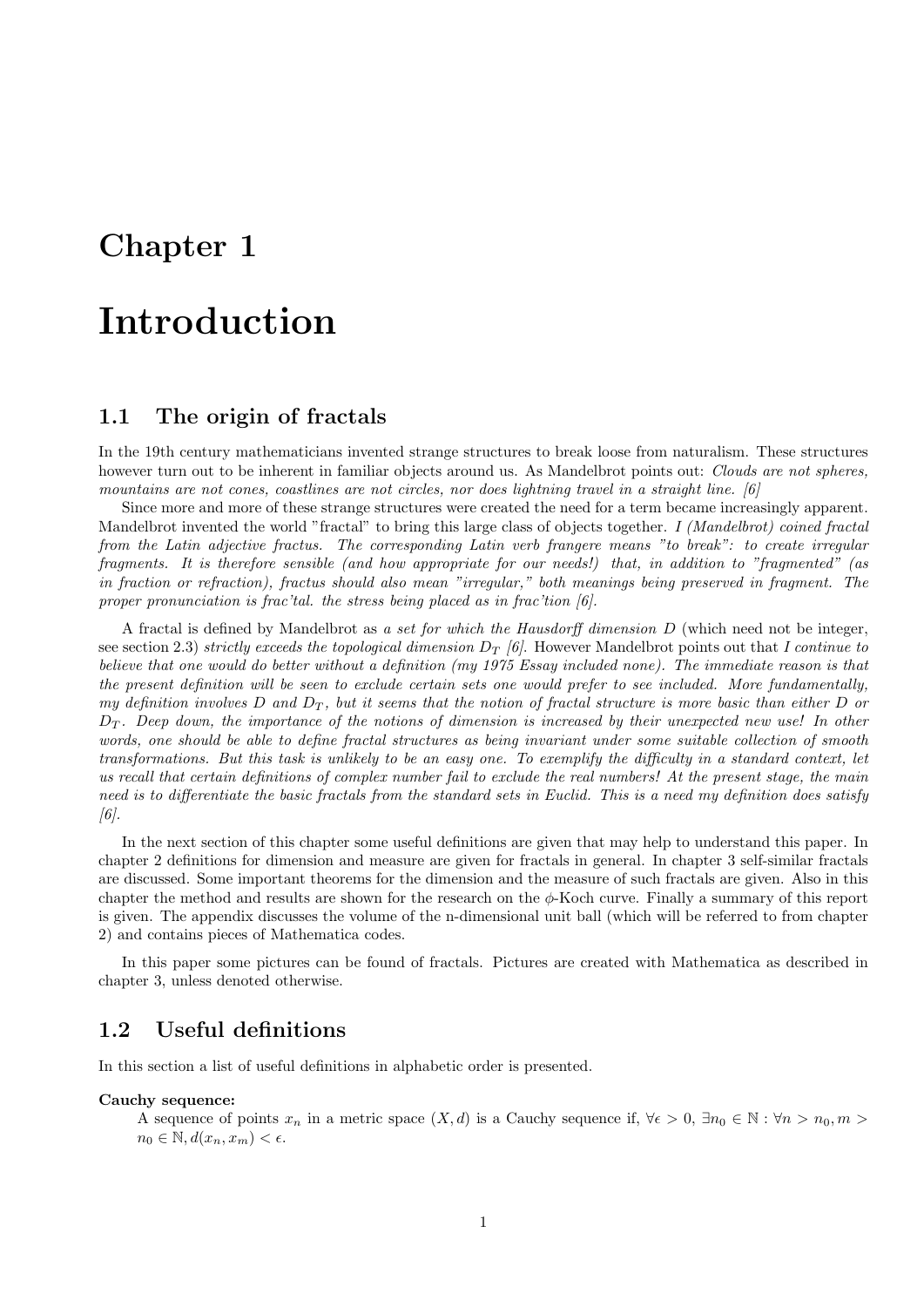#### compact:

A subset  $K \subset (X,d)$  (meaning that  $K \subset X$  with respect to distance d) is compact if it satisfies one of the following two equivalent conditions,

- every cover of K with open sets has a finite subcover.
- every infinite sequence  $X_n$  contains a subsequence with a limitpoint in K.

Special case,  $(X, d)$  is complete: K is compact iff K is closed and bounded. A property of a compact set K: Let  $X_i \subset K$  be a sequence of closed sets,  $X_i \subset X_j$ ,  $i > j$ . Then  $\bigcap X_i \neq \emptyset$ .

#### complete:

A metric space  $(X, d)$  is complete when every Cauchy-sequence is convergent. For example the metric space  $(\mathbb{R}^n, d)$  is complete, while  $(\mathbb{Q}^n, d)$  is not.

#### contraction map:

Let  $c < 1$  be a nonnegative real number, the function f on the metric space  $(X, d)$  is a contraction map with contraction factor c if  $d(f(x), f(y)) \leq cd(x, y), \forall x, y \in X$ .

#### convergent sequence:

A sequence  $X_n$  in  $(X, d)$  is convergent with limit x if,  $\forall \epsilon > 0 \exists n_0 \in \mathbb{N} : \forall n > n_0 \in \mathbb{N}, d(X_n, x) < \epsilon$ . Note that every convergent sequence is a Cauchy sequence. Beware that Cauchy sequence need not to be convergent. every convergent sequence is a Cauchy sequence. Beware that Cauchy sequence need not to be convergent.<br>For example in Q the decimal expansion of  $\sqrt{2}$  gives the sequence  $(1, 1.4, 1.41, 1.414, 1.4142,...)$  is a Cauchy sequence with no limit in  $\mathbb{Q}$ . A Cauchy sequence is convergent iff the  $(X, d)$  is complete.

#### Γ function:

The following properties hold for the Gamma function.

•  $\Gamma(1/2) = \sqrt{\pi}$ 

• 
$$
\Gamma(n) = (n-1)\Gamma(n-1), n \in \mathbb{N}
$$

- $\Gamma(n) = (n-1)!, n \in \mathbb{N}$
- $\Gamma(s) = \int_0^\infty t^{s-1} \exp(-t) dt$ ,  $Re(s) > 0$ .

#### metric space:

The metric space  $(X, d)$  is a space with metric  $d : X \times X \to \mathbb{R}$  (the distance) in X. For a metric the following must hold,

- (i)  $\forall x \in X, d(x, x) = 0.$
- (ii)  $\forall x, y \in X, x \neq y, 0 < d(x, y) < \infty$ .
- (iii)  $\forall x, y \in X, d(x, y) = d(y, x).$
- (iv)  $\forall x, y, z \in X, d(x, y) \leq d(x, z) + d(z, y).$

#### Similarities:

Let  $c < 1$  be a nonnegative real number, the function f is a similarity with **ratio** c if  $d(f(x), f(y)) = cd(x, y)$ ,  $\forall x, y \in X.$ 

#### Transformation:

A transformation is also known as a function, but imparts a geometrical flavor. A transformation is affine if  $f(x)$  is a linear translation.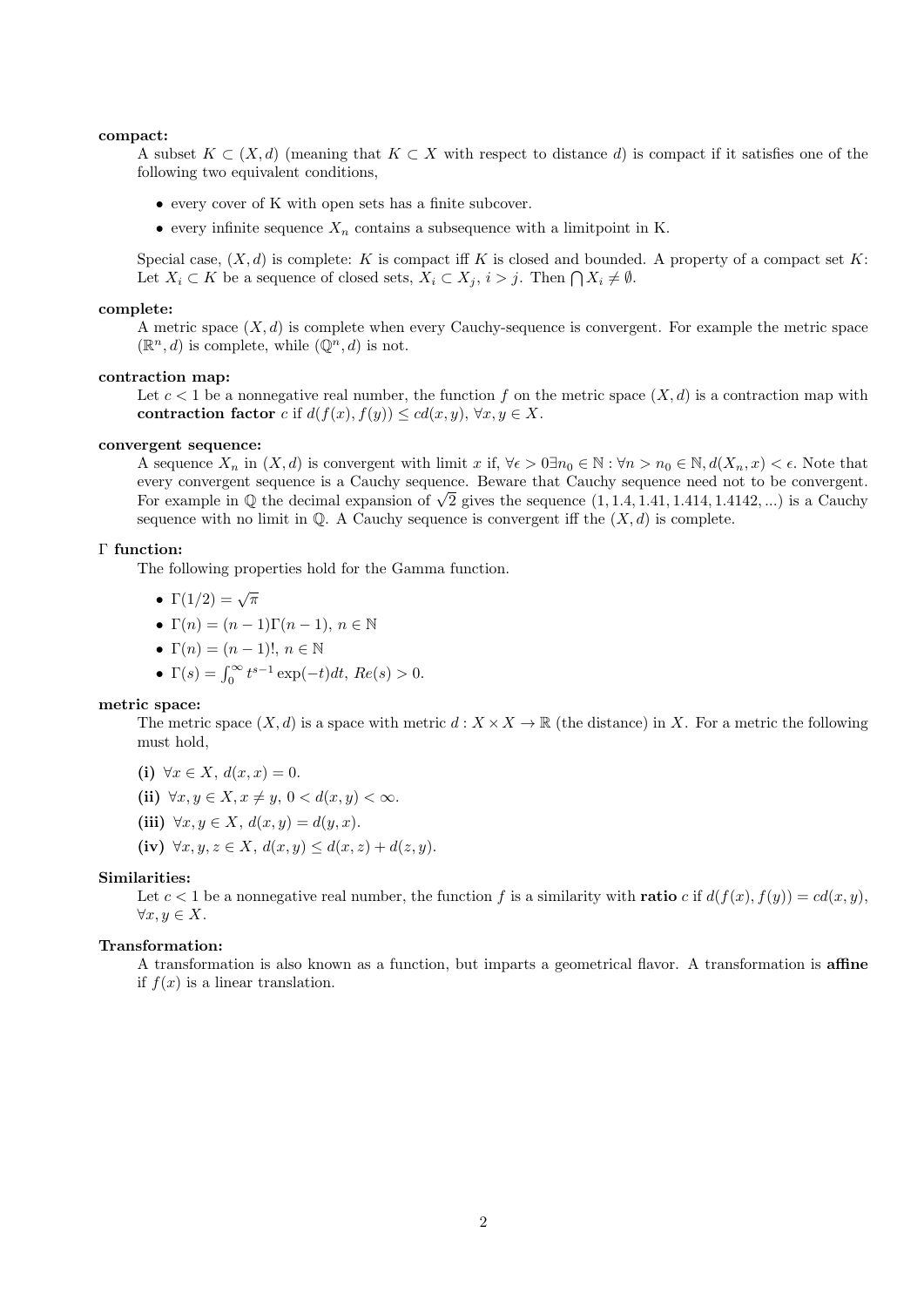## Chapter 2

# Fractals in General

## 2.1 Introduction

Recall that according to Mandelbrot a fractal can be defined as a set for which the Hausdorff dimension (which need not be integer, see section 2.3) strictly exceeds the topological dimension. To understand what fractals are and how they behave it is useful to look at the mathematical space they live in. Furthermore it is useful to look at a definition of dimension, which gives some understanding the way fractals are built up. In this paper it is also a point of interest to see whether something useful can be said about the measure of a fractal, since their dimension in general is not an integer.

## 2.2 Metric space  $(\mathcal{H}(X), h)$

Before discussing the dimension and measure of fractals it is useful to define the space where fractals live in. This turns out to be the metric space  $(\mathcal{H}(X), h)$ .

Definition 2.2.1 ([3, 4]).

Let  $(X, d)$  be a complete metric space, the class of non-empty closed and bounded subsets of X is called  $\mathcal{H}(X)$ .

Definition 2.2.2 ([1, 2, 3, 4, 9]). Let A, B be sets (in  $\mathcal{H}(X)$ ), the **Hausdorff distance**  $h(A, B)$  is defined as follows,

 $h(A, B) = \sup \{d(a, B), d(b, A) : a \in A, b \in B\},\$ 

where  $d(a, B) = \inf \{d(a, b) : b \in B\}$ .

#### Property 2.2.3.

 $h(A \cup B, C \cup D) \le \max \{h(A, C), h(B, D)\}.$ 

Proof.  $h(A \cup B, C \cup D) = \sup \{d(x, C \cup D), d(y, A \cup B) : x \in A \cup B, y \in C \cup D\}$  $\leq$  max {sup { $d(a, C), d(c, A): a \in A, c \in C$ }, sup { $d(b, D), d(d, B): b \in B, d \in D$ }}  $\leq$  max  $\{h(A, C), h(B, D)\}\.$ 

As the name suggest the Hausdorff distance is a metric on  $\mathcal{H}(X)$  recall that this means that the following properties hold.

#### Property 2.2.4.

(i)  $\forall A \in \mathcal{H}(X)$ ,  $h(A, A) = 0$ .

(ii)  $\forall A, B \in \mathcal{H}(X), A \neq B, 0 < h(A, B) < \infty.$ 

(iii)  $\forall A, B \in \mathcal{H}(X), h(A, B) = h(B, A).$ 

(iv)  $\forall A, B, C \in \mathcal{H}(X), h(A, B) \leq h(A, C) + h(C, B).$ 

The following theorem is an important theorem that will be needed later, but that will not be proven.

#### Theorem 2.2.5 ([4]).

If  $(X, d)$  is a complete metric space, then the metric space  $(\mathcal{H}(X), h)$  is complete.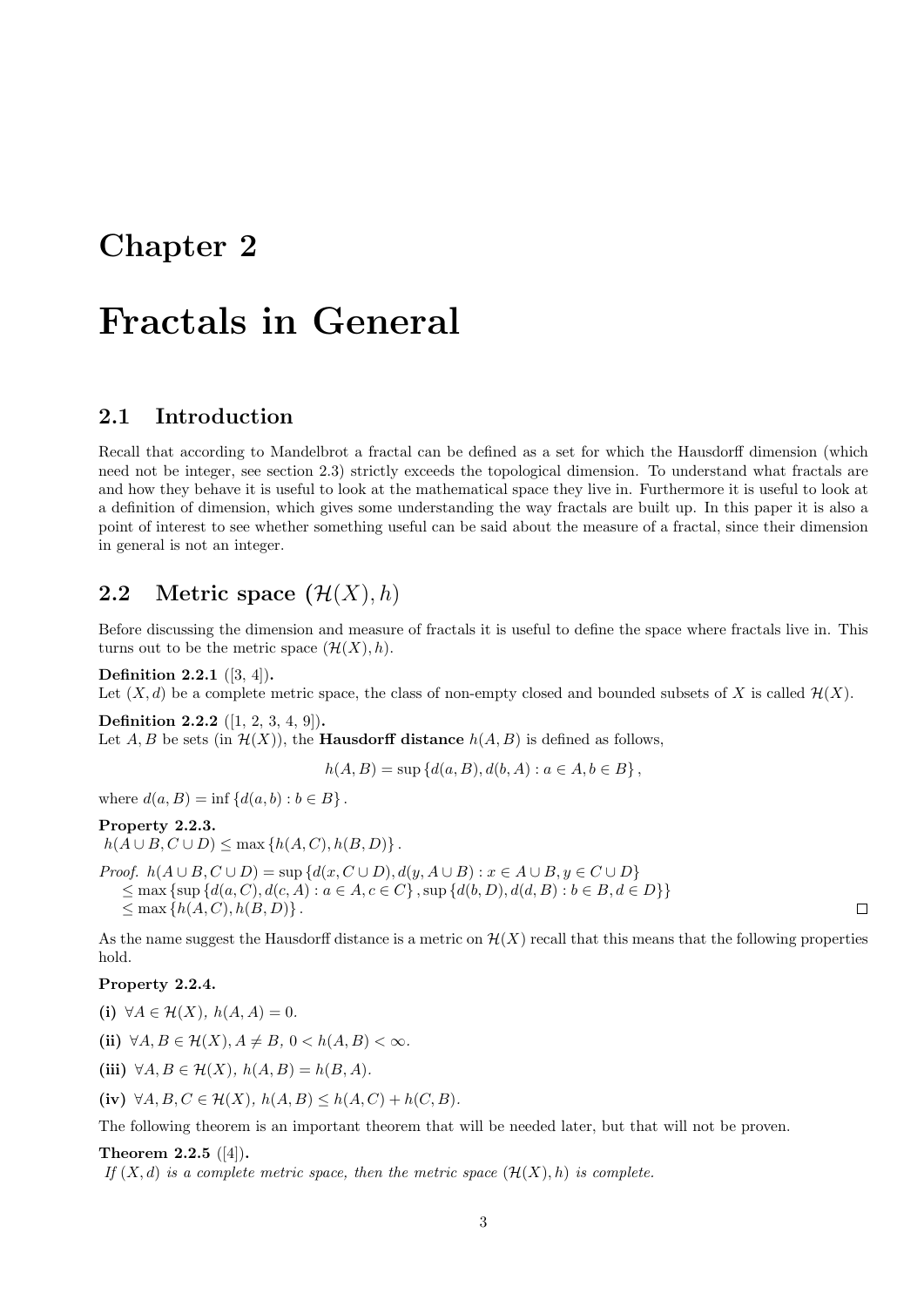## 2.3 Hausdorff measure and dimension

In the world of mathematics there exists many different definitions for the dimension of some object. The following definition of dimension is the one given by Hausdorff in 1919. It is known to be a rigorous definition of dimension  $|8|$ .

#### 2.3.1 The definition of Hausdorff measure and dimension

For fractals Hausdorff dimension is the one used most often for proofs of the dimension of a fractal. The definition however is not suitable for numerical estimation [3, 8, 9]. The Hausdorff measure and Hausdorff dimension are defined in the following way.

#### Definition 2.3.1 ([1, 2, 3, 7, 8]).

Let U be a non-empty subset of a metric space  $(X, d)$ , then  $|U| := \text{diam}(U) := \sup \{d(x, y) : x, y \in U\}$ . Furthermore the family  $U_i$  is a  $\delta$ -cover of F if  $F \subset \bigcup_{i=1}^{\infty} U_i$  with  $0 \leq |U_i| \leq \delta$ . Let F be a subset of  $\mathbb{R}^n$  and s a non-negative number. For any  $\delta > 0$  define

$$
\mathcal{H}^s_\delta(F) = \inf \left\{ \sum_{i=1}^\infty |U_i|^s : U_i \text{ is a } \delta\text{-cover of } F \right\}.
$$

#### Definition 2.3.2 ([1, 2, 3, 7, 8]).

The (s-dimensional) Hausdorff measure exists for any element F of metric space  $(X, d)$  and is denoted by  $\mathcal{H}^s(F)$ , where

$$
\mathcal{H}^s(F) = \lim_{\delta \to 0} \mathcal{H}^s_{\delta}(F).
$$

Remark 2.3.3. Note that this is well defined, because  $\mathcal{H}^s_\delta(F)$  is non-decreasing with respect to  $\delta$ . Which means that  $\lim_{\delta \to 0} \mathcal{H}^s_{\delta}(F)$  either exists or not, but is not possible to have multiple limiting values.

#### Definition 2.3.4 ([1, 2, 3, 7, 8]).

The **Hausdorff dimension** dim<sub>H</sub> F is defined as follows,

$$
\dim_H F = \inf \{ s : \mathcal{H}^s(F) = 0 \} = \sup \{ s : \mathcal{H}^s(F) = \infty \}.
$$

Remark 2.3.5. If  $s = \dim_H F$ , then  $0 < H^s(F) < \infty$  [3].

#### 2.3.2 Properties of the Hausdorff measure

Since  $\mathcal{H}^s(F)$  is a measure (as the name implies) the following properties hold.

Property 2.3.6 ([3, 7]).

- (i)  $\mathcal{H}^s(\emptyset) = 0$  however, strictly spoken the empty set is not an element of  $\mathcal{H}(X)$ .
- (ii)  $\mathcal{H}^s(F_1) \leq \mathcal{H}^s(F_2)$  if  $F_1 \subset F_2$ .
- (iii)  $\mathcal{H}^s(\bigcup_{i=1}^{\infty} F_i) \leq \sum_{i=1}^{\infty} \mathcal{H}^s(F_i)$

With these properties the following theorems can be proved. The theorems do not hold for metric spaces in general, neither is that required in case of fractals. For example when one wants to multiply a point with a number, like mentioned in the theorem below. So from now on it is assumed that  $X \subset \mathbb{R}^n$ .

Theorem 2.3.7 ([1, 3]). If  $F \in \mathcal{H}(X)$  with Hausdorff distance h,  $\lambda > 0$  and  $\lambda F = \{\lambda x | x \in F\}$ , then

 $\mathcal{H}^s(\lambda F) = \lambda^s \mathcal{H}^s(F).$ 

*Proof.* If  $U_i$  is a  $\delta$ -cover of F then  $\lambda U_i$  is a  $\lambda \delta$ -cover of  $\lambda F$ . Hence

$$
\mathcal{H}_{\lambda\delta}^{s}(\lambda F) \leq \sum |\lambda U_{i}|^{s} = \lambda^{s} \sum |U_{i}|^{s} \leq \lambda^{s} \mathcal{H}_{\delta}^{s}(F). \tag{2.1}
$$

Since this holds for any δ-cover, for  $\delta \to 0$  gives that  $\mathcal{H}^s(\lambda F) \leq \lambda^s \mathcal{H}^s(F)$ . Replacing  $\lambda$  with  $1/\lambda$  and F by  $\lambda F$ gives the required opposite inequality [3].  $\Box$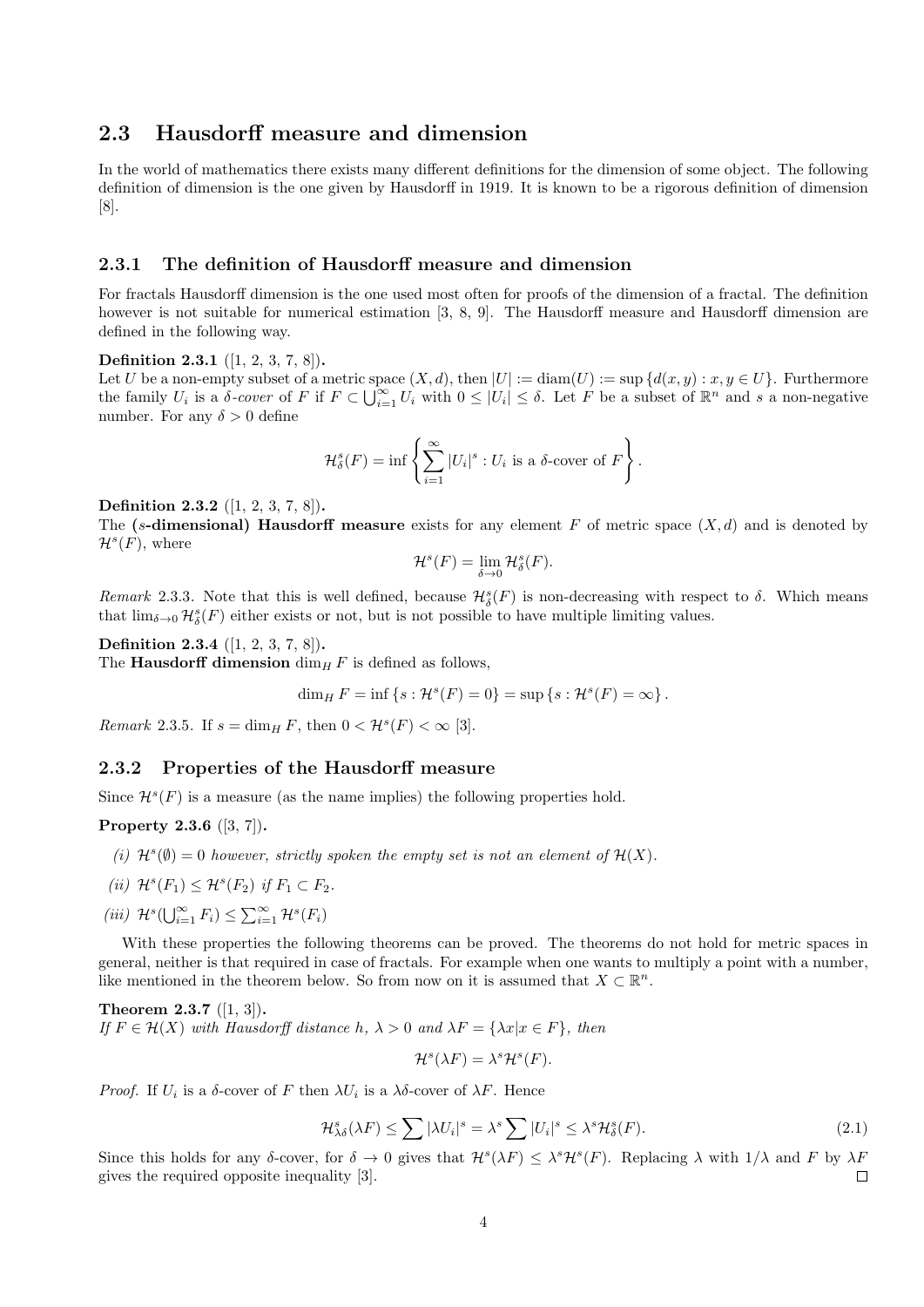Theorem 2.3.8 ([3]).

Let  $F \in \mathcal{H}(X)$  with Hausdorff distance h and suppose that  $f : F \to X$  satisfies

$$
d(f(x), f(y)) \le c d(x, y)^{\alpha},
$$

where  $x, y \in F$  and  $\alpha > 0$ ,  $c > 0$  are constants then,

$$
\forall s, \mathcal{H}^{s/\alpha} \left( f(F) \right) \leq c^{s/\alpha} \mathcal{H}^s(F).
$$

*Proof.* If  $U_i$  is a  $\delta$ -cover of F then, since  $|f(F \cap U_i)| \leq c|U_i|^{\alpha}$ , it follows that  $f(F \cap U_i)$  is an  $\epsilon$ -cover of  $f(F)$ , where  $\epsilon = c\delta^{\alpha}$ . Thus  $\sum_{i} |f(F \cap U_{i})|^{s/\alpha} \leq c^{s/\alpha} \sum_{i} |U_{i}|^{s}$ , so that  $\mathcal{H}_{\epsilon}^{s/\alpha}(f(F)) \leq c^{s/\alpha} \mathcal{H}_{\delta}^{s}(F)$ . As  $\delta \to 0$ , so  $\epsilon \to 0$  giving  $\mathcal{H}^{s/\alpha}(f(F)) \leq c^{s/\alpha} \mathcal{H}^s(F)$  [3].  $\Box$ 

#### 2.3.3 Normalized Hausdorff measure

For the Hausdorff measure it would be convenient if for integer dimension s (see Theorem 2.4.3) the Hausdorff measure would represent the s-dimensional volume. It turns out that this is not the case. Whenever s is an integer the Hausdorff measure has to be multiplied by a certain constant to get the same value as the s-dimensional volume [4, 3, 2].

**Example 2.3.9.** Let E be a unit square, meaning that all edges have length 1. The 2-dimensional volume of E is the area which equals to 1. For the Hausdorff measure we need to find the smallest  $\delta$  cover first. To make things easier it would be sufficient at first to find a cover for  $\delta = 1$ . Since a circle is the greatest set that can be created with some diameter it would be useful to create a cover with circles.

First put a circle with radius 1 in the middle. Then put 4 as large as possible circles with some radius at the corners and continue to do this. The infinite set of circles will indeed cover the square.

The area of a circle is  $\pi r^2$  or  $(\pi/4)d$ , where r is the radius and  $d = 2r$ . Since the square is covered with  $U_i$  the set of circles it holds that  $1 = \sum_{U_i} \pi/4|U_i|^2 = \pi/4 \sum_{U_i} |U_i|^2 = \pi/4\mathcal{H}_{\delta}^s(E)$ . Which means that  $\mathcal{H}^s(E)$  $\lim_{\delta \to 0} \mathcal{H}_{\delta}^s(E) = 4/\pi$  instead of 1.



Figure 2.1: Cover of a unit square [2]

As suggested by the example it seems that the factor  $\alpha_s$  needed to 'correct' the Hausdorff measure for integer dimension s is equal to the volume of an s-dimensional ball with diameter 1. Which makes sense, because the figure with the largest possible area with given radius is a ball and not a square. The volume of an s-dimensional ball with radius 1/2 (meaning that the diameter is equal to 1) is equal to  $2^{-n}\Gamma(1/2)^n/\Gamma(\frac{n}{2}+1)$ , see Appendix A [4, 2, 3]. In this paper it is at some points better to discuss this 'corrected' Hausdorff measure, which shall be referred to as Normalized Hausdorff measure.

#### Definition 2.3.10 ([2, 3, 4]).

Every cover used to find the  $\delta$ -cover has to be multiplied with that certain constant  $\alpha_s$  which analog to Definition 2.3.1 gives us,

$$
\mathcal{N}\mathcal{H}_{\delta}^{s}(F)=(\frac{2^{-s}\Gamma(1/2)^{s}}{\Gamma(\frac{s}{2}+1)})\inf\left\{\sum_{i=1}^{\infty}|U_{i}|^{s}:U_{i} \text{ is a }\delta\text{-cover of }F\right\}.
$$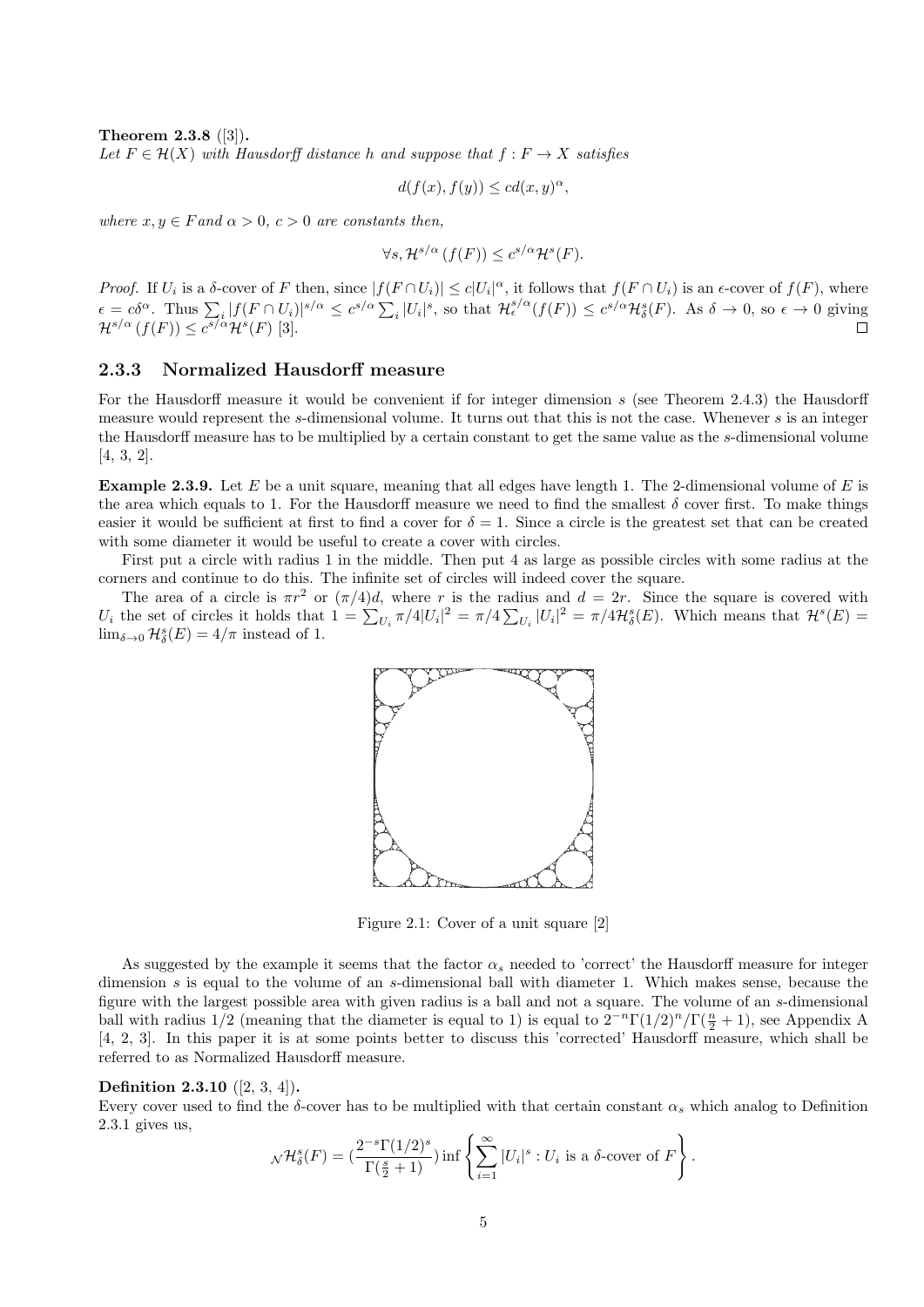Definition 2.3.11 ([2, 3, 4]).

The normalized (s-dimensional) Hausdorff measure exists for any F element of  $(\mathcal{H}(X), h)$  and is denoted by  $\mathcal{N}^{\mathcal{H}^s}(F)$ , where

$$
\mathcal{N}^{\mathcal{H}^s}(F) = \lim_{\delta \to 0} \mathcal{N}^{\mathcal{H}^s}_{\delta}(F).
$$

### 2.4 Properties of the Hausdorff dimension

To find the Hausdorff dimension and prove correctness for fractals it might be nice to know something about the Hausdorff dimension of the union of subsets of that fractal. Proofs can be simplified by using the following theorem that is immediate from Property 2.3.6 (ii) and therefore needs no proof.

Theorem 2.4.1  $([1, 3])$ .  $\dim_H F_1 \leq \dim_H F_2$ , if  $F_1 \subset F_2$ 

The theorem for the Hausdorff dimension of the union is the following.

Theorem 2.4.2 ([3]).  $\dim_H \bigcup_{i=1}^{\infty} F_i = \sup_{1 \leq i < \infty} {\dim_H F_i}.$ 

*Proof.* Define  $F = \bigcup_{i=1}^{\infty} F_i$ . To proof the theorem two statements will be proven.

 $\dim_H F \geq \sup_i {\dim_H F_i}$  $\dim_H F \leq \sup_i {\dim_H F_i}$ 

Where the first statement is easy to proof since by Theorem 2.4.1 it is known that  $\dim_H F \ge \dim_H F_i$ ,  $\forall i$  so that  $\dim_H F \geq \sup_i {\dim_H F_i}.$ 

Assume that for  $F_i$  it holds that  $s > \dim_H F_i$ , then it is known that  $\forall \epsilon_i > 0$   $\mathcal{H}^s(F_i) < \epsilon_i$ . Since the statement holds for any  $\epsilon_i > 0$  it will also hold for  $\epsilon_i = \frac{\epsilon}{2^i}$ ,  $\epsilon > 0$ . By Property 2.3.6 (iii) it is known that  $\mathcal{H}^s(F) \leq \sum_{i=1}^{\infty} \mathcal{H}^s(F_i)$ . Which means that  $\mathcal{H}^s(F) \leq \sum_{i=1}^{\infty} \frac{\epsilon}{2^i} = \epsilon$ . Since this holds for every  $s > \dim_H F_i$  it follows that  $\dim_H F \leq$  $\sup_i \{\dim_H F_i\}.$ 

Since  $\dim_H F \ge \sup_i {\dim_H F_i}$  and  $\dim_H F \le \sup_i {\dim_H F_i}$  this means that  $\dim_H F = \sup_i {\dim_H F_i}$ .  $\Box$ 

For a definition of dimension one would expect that the dimension of a straight line is still 1 and that the dimension of a cube is still 3. This turns out to be true. More generally one can state the following theorem.

Theorem 2.4.3  $([1, 2, 3])$ .

 $\dim_H \mathbb{R}^n = n.$ 

In this paper no proof for the given theorem is presented.

Theorem 2.4.4 ([3]). Let  $F \in \mathcal{H}(X)$  with metric h and suppose that  $f : F \to X$  satisfies

 $d(f(x), f(y)) \leq c d(x, y)^{\alpha}$ 

where  $x, y \in F$  and  $\alpha > 0$ ,  $c > 0$  are constants  $\implies \dim_H f(F) \leq \frac{1}{\alpha} \dim_H F$ .

*Proof.* If  $s > \dim_H F$  then by Theorem 2.3.8 it is known that  $\mathcal{H}^{s/\alpha}(f(F)) \leq c^s/\alpha \mathcal{H}^s(F) = 0$ . Which implies that  $\dim_H f(F) \leq s/\alpha$  for all  $s > \dim_H F$  [3].  $\Box$ 

### 2.5 Natural-measure for fractals

In classical geometry it is possible to say something about the length of the object if the dimension of that object is one. Whenever the dimension of an object is two, it is possible to say something about the area of a that object. However for fractals it is hard to say something useful about this. One might think that the length of a fractal is infinite anyway, so that there is no use to look at a measure anyway. However for the  $\phi$ -Koch curve (see example 3.1.7) the dimension changes with the choice of  $\phi$ . This on itself is not so interesting, but for  $\phi = 0$  the fractal is a straight line with finite length and for  $\phi = \pi/2$  the fractal is a triangle with finite area. This might imply that there is some way to measure fractals with respect to their dimension, which will be referred to as the Natural-measure.

For a Natural-measure  $Nm$  the following properties are demanded in this paper.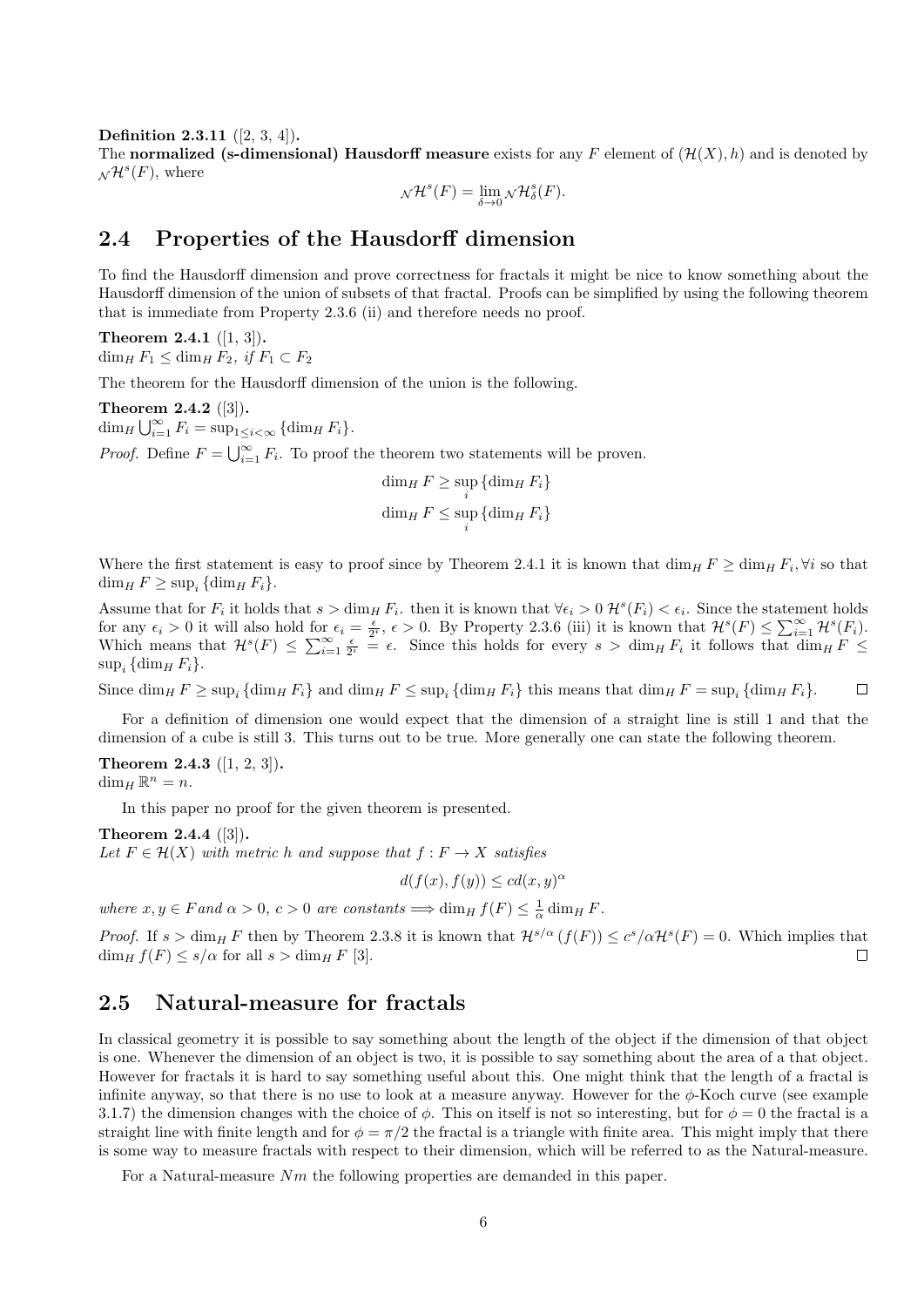- The Natural-measure may depend on some parameter x of some fractal family. For example for every  $\phi$  of the  $\phi\text{-Koch}$  curve there is a different Natural-measure.
- $0 < Nm(x) < \infty$ , if bounded.
- when a figure has integer dimension n,  $Nm(x)$  should give the expected n-dimensional volume.

This paper restricts the problem to self-similar fractals. Further information and details on this subject can be found in section 3.4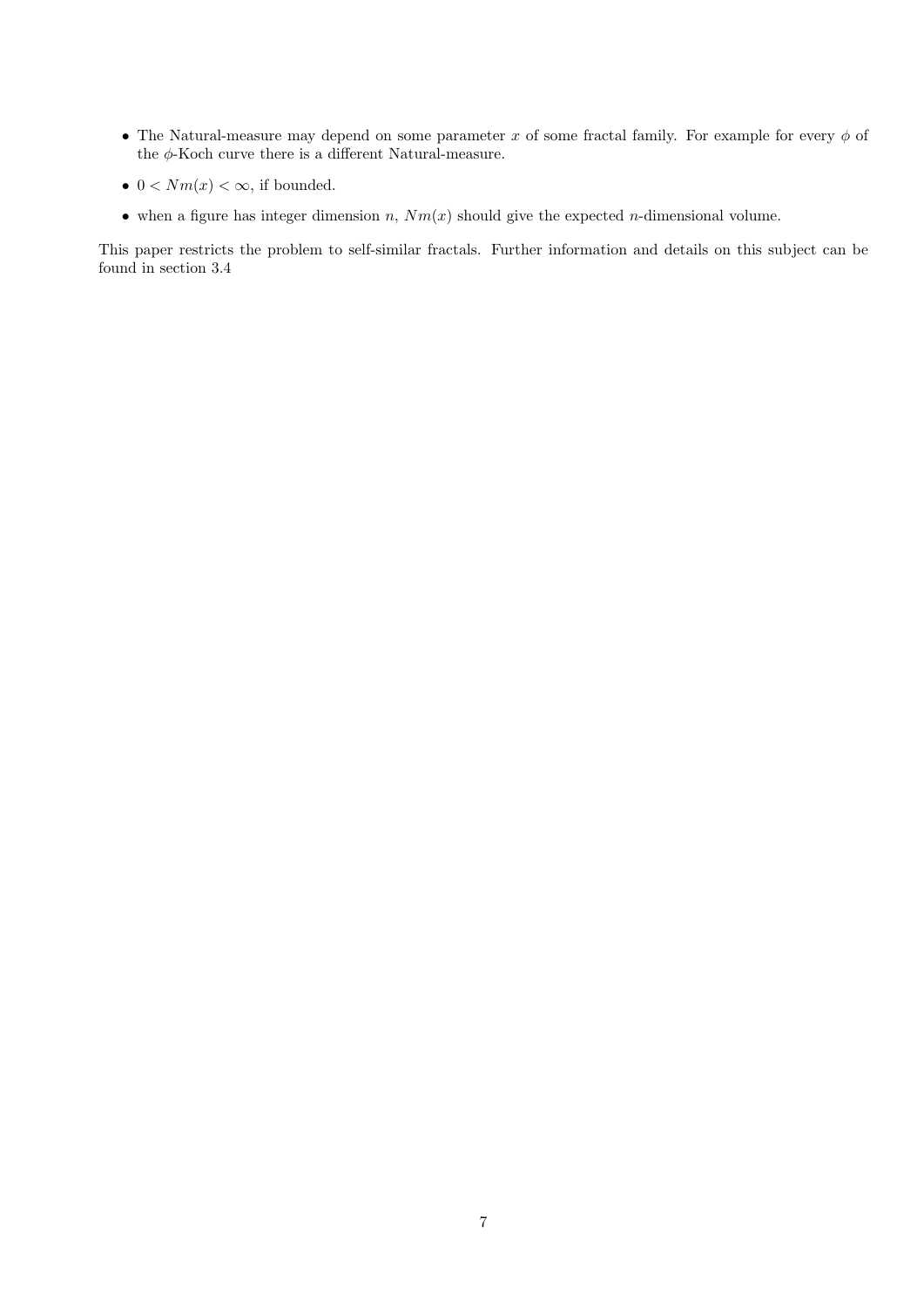## Chapter 3

# Self-similar fractals

## 3.1 Introduction

In the previous chapter some things are discussed about fractals in general. It is possible to create some classes of fractals. Not all fractals fit in some class, but for this paper it does not matter. In this chapter only so called self-similar fractals are discussed. It will turn out that the property of being self-similar will lead to very nice behavior of the fractals, which will help to find the dimension and measure.

To discuss self-similarity and other properties of fractals a definition of invariance is needed.

#### Definition 3.1.1 ([3, 4]).

Let  $\mathcal{S} = \{S_1, S_2, ..., S_N\}$  be a finite set of contraction maps on  $\mathbb{R}^n$ . The compact set  $K \subset \mathbb{R}^n$  is said to be **invariant** with respect to  $S$  if

$$
K = \bigcup_{i=1}^{N} S_i(K).
$$

Conditions on the class of contraction maps will define what class of fractal the set  $F$  may belong to.

#### Definition 3.1.2 ([2, 9]).

If the set  $K$  is invariant under a set of similarities, then  $K$  is called self-similar (see also Example 3.1.3).

#### Example 3.1.3.





#### **Definition 3.1.4**  $([2, 9])$ .

If the set  $K$  is invariant under a set of affine transformations, then  $K$  is called self-affine.

Note that by definition self-similar fractals are also self-affine, but self-affine fractals need not be self-similar (see also Example 3.1.5).

#### Example 3.1.5.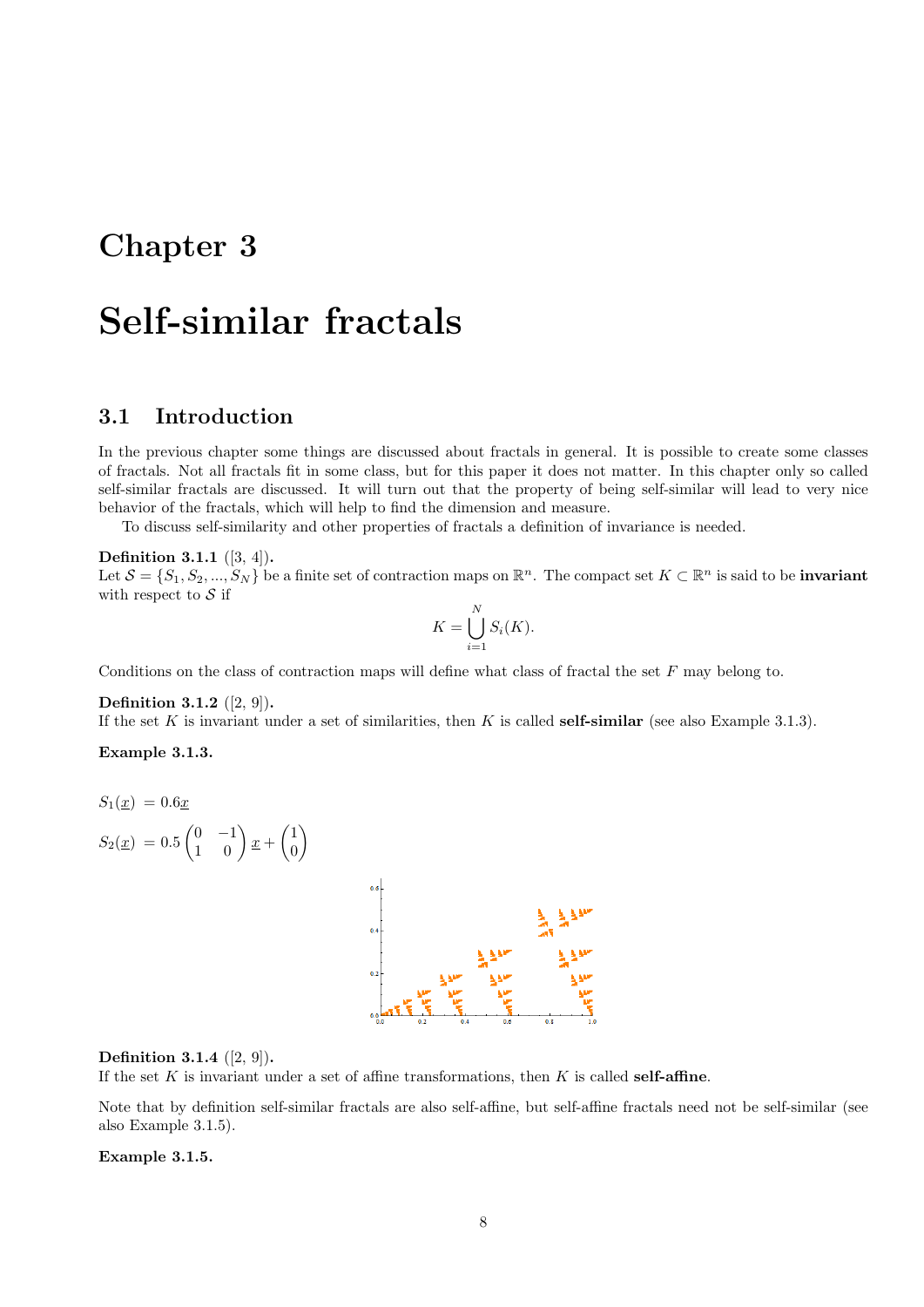$$
S_1(\underline{x}) = 0.618 * \underline{x}
$$
\n
$$
S_2(\underline{x}) = 4 * \begin{pmatrix} 0 & -1 \\ 1 & 0 \end{pmatrix} \underline{x} + \begin{pmatrix} 1 \\ 0 \end{pmatrix}
$$

#### Definition 3.1.6 ([9]).

If the set  $K$  is invariant under a set of similarities with equal ratio, then  $K$  is called strictly self-similar (see also Example 3.1.7).

#### Example 3.1.7.

$$
S_{1}(\underline{x}) : 1/(2 + 2 \cos \frac{\pi}{3}) \underline{x}
$$
  
\n
$$
S_{2}(\underline{x}) : 1/(2 + 2 \cos \frac{\pi}{3}) \left( \binom{1}{0} + \binom{\cos \frac{\pi}{3}}{\sin \frac{\pi}{3}} - \frac{\sin \frac{\pi}{3}}{\cos \frac{\pi}{3}} \right) (\underline{x})
$$
  
\n
$$
S_{3}(\underline{x}) : 1/(2 + 2 \cos \frac{\pi}{3}) \left( \binom{1 + \cos \frac{\pi}{3}}{\sin \frac{\pi}{3}} + \binom{\cos \frac{\pi}{3}}{-\sin \frac{\pi}{3}} \cos \frac{\pi}{3} \right) (\underline{x}) \right)
$$
  
\n
$$
S_{4}(\underline{x}) : 1/(2 + 2 \cos \frac{\pi}{3}) \left( \binom{1 + 2 \cos \frac{\pi}{3}}{0} + (\underline{x}) \right)
$$

There are famous fractals not belonging to one of the classes above. A Julia set is for example a conformal transformation.

#### Definition 3.1.8 ([2]).

If the set K is invariant under a set of conformal transformations (so that derivatives  $F_i'(x)$  are similarities for all i and x), then K is called **self-conformal** (see also Example 3.1.9).

#### Example 3.1.9.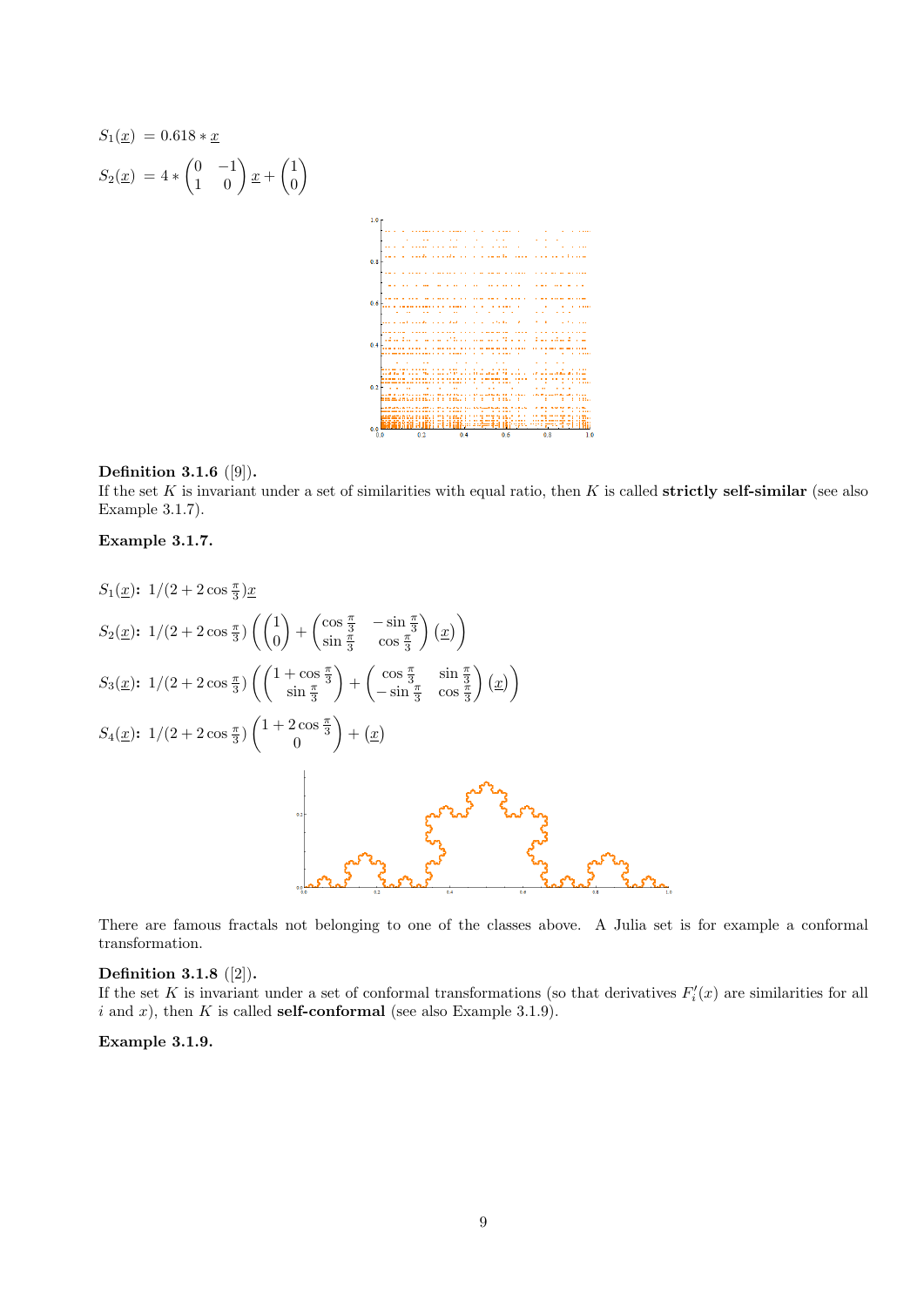

### 3.2 Characterization of self-similar fractals

As stated before, you can view fractals as elements of the metric space  $(\mathcal{H}(X), h)$ . Note also that the definition of self-similarity suggests that there is a relation between contraction maps (a similarity is also a contraction map) and (strictly) self-similar fractals. A theorem that is of use to examine this possibility is the Banach fixed point theorem.

#### Theorem 3.2.1. (Banach fixed point theorem)

Let  $(X, d)$  be a complete metric space and  $f : X \to X$  be a contraction map. Then f admits exactly one fixed point  $x^* \in X$ , which means  $f(x^*) = x^*$ . Furthermore this point is the limit of the sequence  $x_n$ , where  $x_n = f(x_{n-1})$ , starting with an arbitrary  $x_0$ .

This theorem strengthens the intuition that there is a possibility to describe self-similar fractals with contraction maps. Even more so, this theorem states that every finite set of contraction maps might lead to a unique fractal. This turns out to be correct and the exact theorem is the following.

#### **Theorem 3.2.2**  $([3, 4])$ .

Let  $S_1, ..., S_N$  be contraction maps on  $D \subset \mathbb{R}^n$ . Then there exists a unique non-empty compact set F that is invariant for the  $S_i$ , i.e. which satisfies

$$
F = \bigcup_{i=1}^{N} S_i(F).
$$

Moreover, let a transformation S be defined on  $\mathcal{H}(X)$  by

$$
S(E) = \bigcup_{i=1}^{N} S_i(E).
$$

Let the k-th iteration be defined inductively by  $S^0(E) = E$  and  $S^k(E) = S(S^{k-1}(E))$  for  $k \ge 1$ , then

$$
F = \bigcap_{k=1}^{\infty} S^k(E)
$$

for any set E in  $\mathcal{H}(X)$  such that  $S_i(E) \subset E$  for each i.

*Proof.* Note that sets in  $\mathcal{H}(X)$  are transformed by  $S_i$  into other sets in  $\mathcal{H}(X)$ . Let E be any set in  $\mathcal{H}(X)$  such that  $S_i(E) \subset E$  for all i. Then  $S^k(E) \subset S^{k-1}(E)$  so  $S^k(E)$  is a decreasing sequence of non-empty compact sets. It is known that  $F = \bigcap_{k=1}^{\infty} S^k(E) \neq \emptyset$ . Since  $S^k(E)$  is a decreasing sequence it follows that  $S(F) = F$ .

Next thing to show is uniqueness of F which follows from Property 2.2.3. Assume that sets  $A, B \in H(X)$  then,

$$
h(S(A),S(B)) = h(\bigcup_{i=1}^{N} S_i(A), \bigcup_{i=1}^{N} S_i(B)) \leq \max_{i=1...m} \{h(S_i(A),S_i(B))\}.
$$

This leads to the conclusion that,

$$
h(S(A), S(B)) \le \max_{i=1...m} \{c_i\} h(A, B),
$$

where  $c_i$  is the contraction factor of  $S_i$ . Furthermore if  $S(A) = A$  and  $S(B) = B$  then it follows that the equation only holds whenever  $h(A, B) = 0$ , which implies  $A = B$  [3].  $\Box$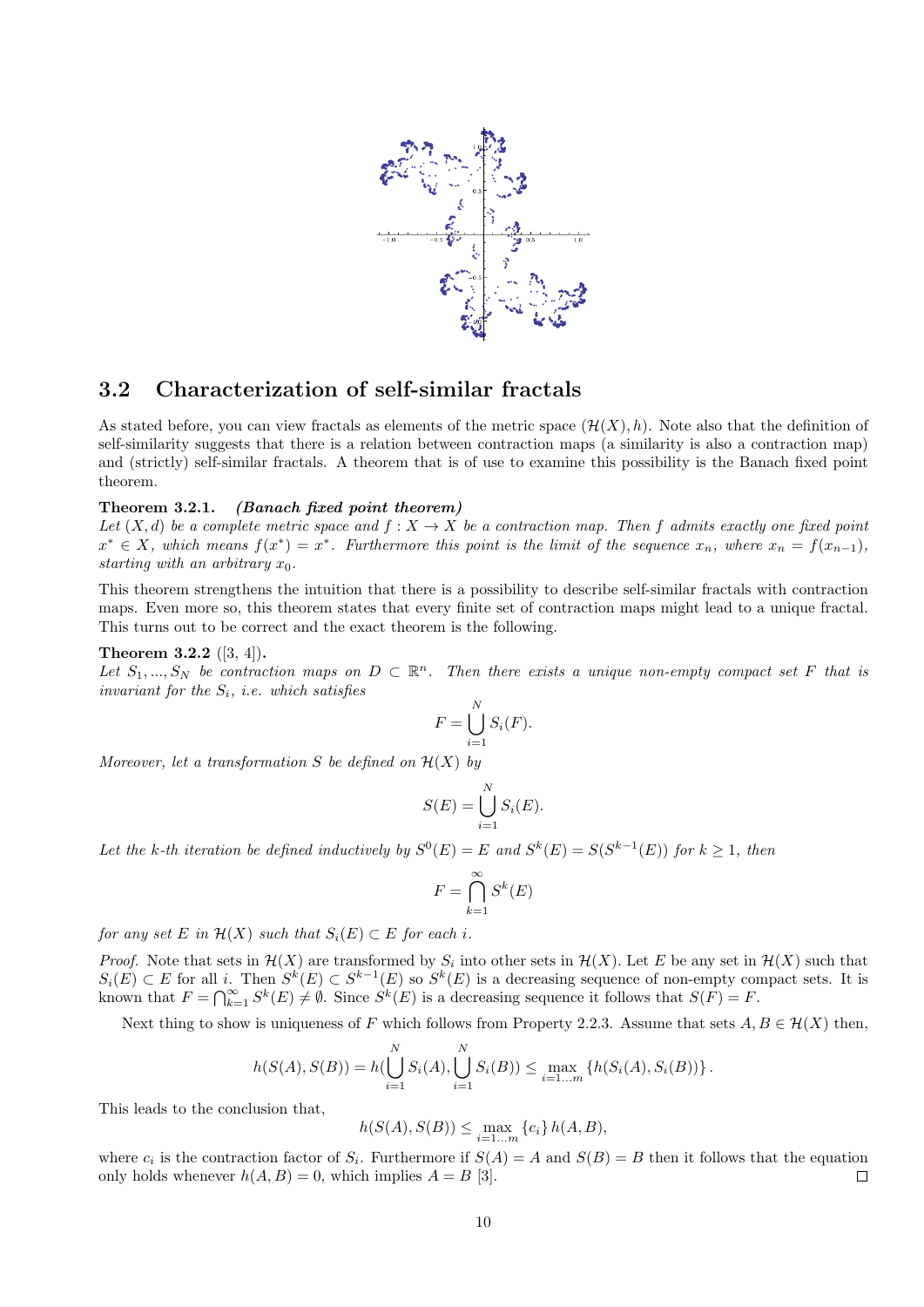Note that from the theorem and the proof above it is clear that the following holds as well.

#### Theorem 3.2.3 ([4]).

Let  $S_1, ..., S_N$  be contraction maps on  $D \subset \mathbb{R}^n$  and F be the unique non-empty compact set that is invariant for the  $S_i$ . Let a transformation S be defined on  $\mathcal{H}(X)$  on a set E by  $S(E) = \bigcup_{i=1}^N S_i(E)$ . Let the k-th iteration be defined inductively by  $S^0(E) = E$  and  $S^k(E) = S(S^{k-1}(E))$  for  $k \ge 1$ , then for any non-empty bounded set  $A \in \mathcal{H}(X)$  it holds that,

$$
S^k(A) \stackrel{k \longrightarrow \infty}{\to} F.
$$

With the above theorem it is now possible to construct various strictly self-similar fractals. According to the first part of this theorem it would be sufficient to start with a point in  $\mathbb{R}^n$  and apply the contraction maps iteratively on that point to create a fractal. To do this some examples are created with a program written in Mathematica.

#### 3.2.1 Mathematica scripts

In this section some examples are shown on how a fractal can be drawn with use of the program Mathematica. The commands and the output are given for some well-known fractals. There are also some fractals included that were found while experimenting with transformation functions that looked nice enough to be shown here as well.

Listing 3.1: Sierpinski Carpet

```
1 (* Sierpinski Carpet<br>2 f1 = Function [z, 1/3*z
  2 \int_{1}^{2} f = \text{Function} [z, 1/3*z+1+1];<br>3 f2 = \text{Function} [z, 1/3*z+1+11]3 f 2 = Fun ct ion [ z , 1/3∗ z + 1 + 11 I ] ;
  4 \begin{bmatrix} 6 & 1 & 3 \ 1 & 1 & 2 \end{bmatrix}<br>
5 \begin{bmatrix} 6 & 1 & 4 \ 1 & 1 & 1 \end{bmatrix}<br>
6 \begin{bmatrix} 6 & 5 \end{bmatrix}<br>
6 \begin{bmatrix} 6 & 1 & 4 \end{bmatrix}<br>
6 \begin{bmatrix} 6 & 1 & 4 \end{bmatrix}<br>
6 \begin{bmatrix} 6 & 1 & 4 \end{bmatrix}<br>
6 \begin{bmatrix} 6 & 1 & 4 \end{bmatrix}<br>
6 \begin{bmatrix} 6 & 1 & 4 \end{bmatrix}<br>
6 \begin{b= Function [z, 1/3*z+11<br>= Function [z, 1/3*z+216 f5 = Function [z, 1/3*z+21+1];<br>7 f6 = Function [z, 1/3*z+21+11]7 f_6 = Function \begin{bmatrix} z \\ 1 \end{bmatrix}, f_7 = Function \begin{bmatrix} z \\ 1 \end{bmatrix}, f_7 = Function \begin{bmatrix} z \\ 1 \end{bmatrix}, f_7 = f_7 = f_7 = f_8 = f_9 = f_9 = f_9 = f_9 = f_9 = f_9 = f_1 = f_1 = f_2 = f_3 = f_4 = f_7 =f7 = Function [z, 1/3*z + 11 + 21 I];<br>f8 = Function [z, 1/3*z + 21 + 21 I];9 f8 = Function [z, 1/3*z + 21 + 21]<br>10 S = \{f1[0], f2[0], f3[0], f4[0],10 \begin{array}{c} S = \{f1 [0], f2 [0], f3 [0], f4 [0], f5 [0], f6 [0], f7 [0], f8 [0] \}; \\ S1 = S; \end{array}S1 =\begin{tabular}{c|c} 12 & For [ i = 1, i < 5, i++, \\ 13 & Si = Join [Map[f1, S1], \\ 14 & Map[f5, S1], Map[f6, \end{tabular}13 | S1 = Join [Map[f1 , S1] , Map[f2 , S1] , Map[f3 , S1] , Map[f4 , S1] ,<br>14 | Map[f5 , S1] , Map[f6 , S1] , Map[f7 , S1] , Map[f8 , S1]]
\frac{15}{16}\begin{array}{c|c} 16 & \text{Si} \\ 17 & \text{Li} \end{array}17 ListPlot \begin{bmatrix} \text{Table} [\{N[\text{Re}[p]]], N[\text{Im}[p]]\}, \{p, S1\}], \end{bmatrix}<br>18 PlotStyle \rightarrow Directive [PointSize [Small], Oran
              PlotStyle \rightarrow Directive[PointSize[Small], Orange]]
```


Listing 3.2: Sierpinski Triangle

```
1 (*Sierpinski triangle *)<br>2 f1 = Function [z, 1/2*z + 1 + I];
```

```
f2 = Function [z, 1/2*z+1+50];
```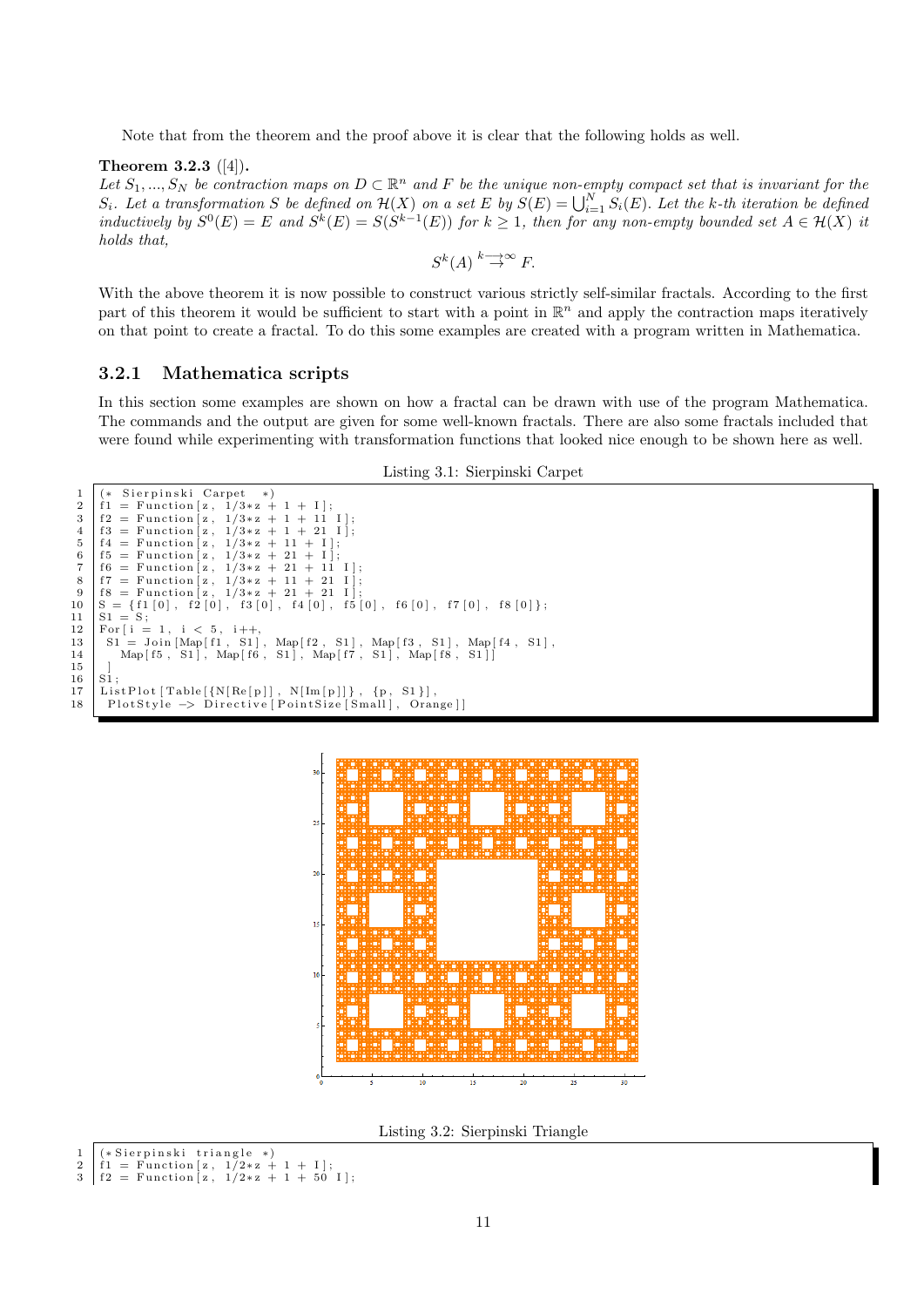```
\begin{array}{ll} 4 & \left[ 63 = \text{Function} \left[ \text{z} \right], \ 1/2 * \text{z} \ + \ 50 \ + \ \text{50} \ \text{S} \right] & \text{S} = \{ \text{f1} \left[ 0 \right], \ \ \text{f2} \left[ 0 \right], \ \ \text{f3} \left[ 0 \right] \}; \ 6 & \left[ \text{SI} \ = \ \text{S}; \end{array}7 | For[i = 1, i < 7,<br>8 | i++, (*strange I need one iteration less to get the same result as \
9 | Maxim∗)<br>10 | S1 = Join [Map[f1, S1], Map[f2, S1], Map[f3, S1]]
\frac{11}{12}12 S1;<br>13 ListPlot[Table[{N[Re[p]], N[Im[p]]}, {p, S1}],<br>14 PlotStyle → Directive[PointSize[Small], Orange]]
```


Figure 3.1: Koch curve, with  $\cos \phi = 0.05$ 

Listing 3.3:  $\phi$ -Koch Curve

```
1 (* Koch Curve*)<br>
2 x = 0.3 \text{ Pi};<br>
3 radius [y_] = 1/(4* Sin [y]*(1 + Cos[y]));<br>
4 cos[y_] := N[Cos[y]];<br>
5 sin [y_] := N[Sin [y]];<br>
6 contraction [y_] = (1/(2 + 2*Cos[y])); (*contraction factor*)
\begin{bmatrix} 6 \\ 7 \\ 8 \end{bmatrix}8 (* Description of Koch fractal *)<br>
9 s1 = Function [z, 1/(2 + 2 cos[x]) * z];<br>
10 s2 = Function [z, 1/(2 + 2 cos[x]) ;<br>
11 1/(2 + 2 cos[x]) ({1,
```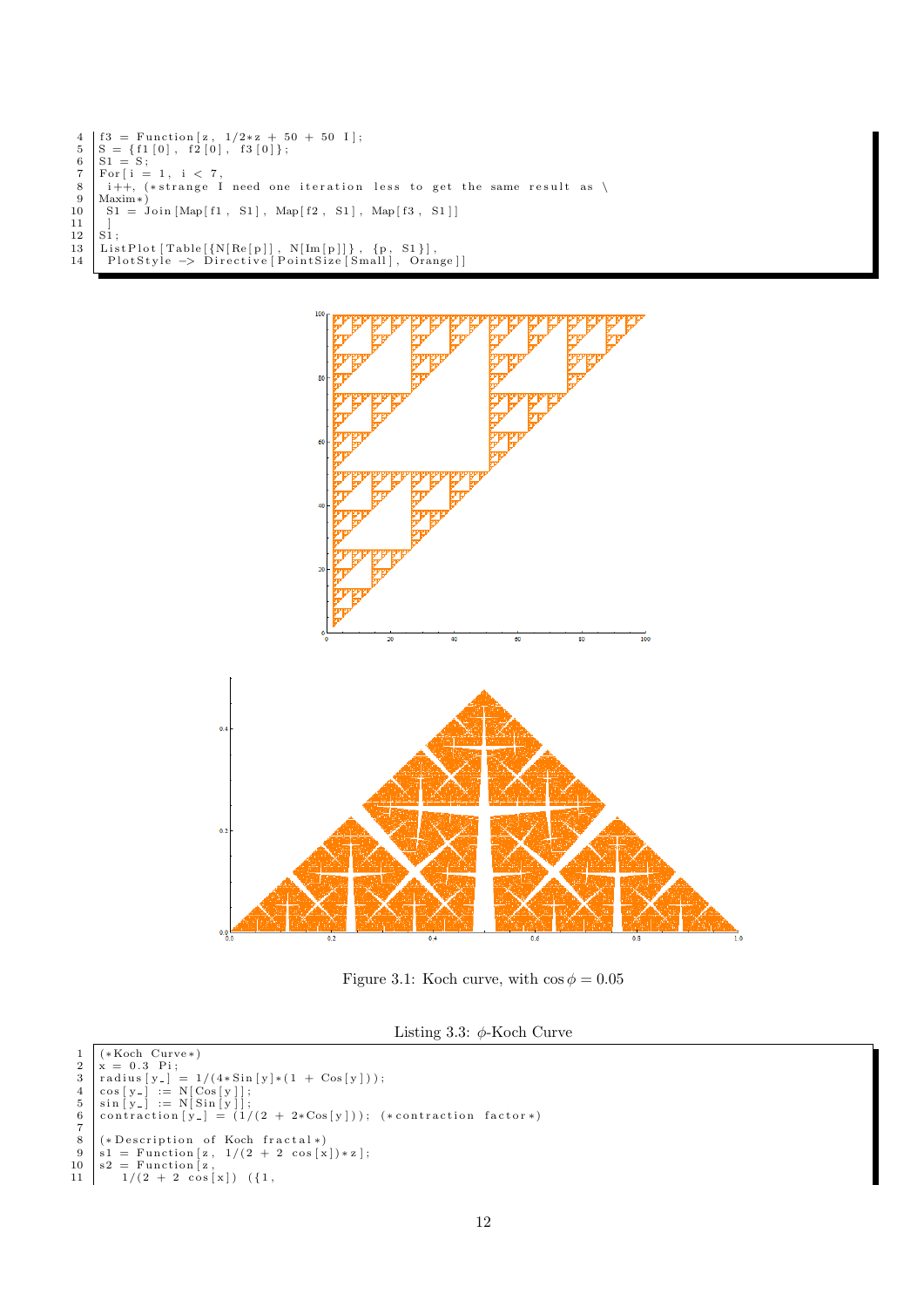```
12 \begin{bmatrix} 0 \\ 3 \end{bmatrix} + {\text{fcos}[x], -sin[x]}, {\text{sin}[x], cos[x]};13 s3 = Function [z,<br>
14 1/(2 + 2 cos[x]) (\{1 + cos[x],15<br>
16 \begin{array}{r} \sin [x] + {\cos [x], \sin [x]}, {\cos [x], \cos [x]}, z) \\ 16 \sin [z, 1/(2 + 2 \cos [x]) (1 + 2 \cos [x], 0) + z) \\ 17 \approx 18 \text{ P} \text{ or } \sin [1, 0]; \\ 18 \text{ P} \text{ or } \sin [1, 1/2]; \\ 19 \sin [1, 1/2] \sin [1/2, 1/2] \sin [1/2, 1/2] \sin [1/2, 1/2] \sin [1/2, 1/2] \sin [1/2, 1/2] \sin [1/2, 1/2] \sin [119 newapprox =<br>20 Join [Table [s1 [p], {p, approx}], Table [s2 [p], {p, approx}],<br>21 Table [s3 [p], {p, approx}], Table [s4 [p], {p, approx}]];
22 approx = newapprox;
 \begin{array}{c} 23 \\ 24 \end{array} ];
\begin{array}{c|c}\n\text{25} & \text{KochCurve} = \\
\text{26} & \text{ListPlot} & \text{T}\n\end{array}\begin{tabular}{ll} 26 & ListPlot [Table[N[p], \{p, approx\}], \\ 27 & PlotRange \rightarrow \{\{0, 1\}, \{0, sin[x]*1/(2 + 2*Cos[x])\}\}, \\ 28 & A spectrum: > Automatic[PointSize[Small], \, \, \, \text{Orange}]] \end{tabular}
```


Figure 3.2: Koch curve, with  $\cos \phi = 0.5$ 



```
\begin{array}{c|c} 1 & c = 2 *Pi/5; d = 4/9; \\ 2 & (*text{ nice parameter chain}) \end{array}2 |(*nice parameter choices:<br>3 |c=2 *Pi/5; d = 1/3; c=2 *Pi/5; d = 5/8; c=2 *Pi/5; d = 5/12; c=2 *Pi/5; d = 4/9;
 4 c=2 * Pi/4; d = 5/12; c=2 * Pi/3; d = 5/12; c=2 * Pi/54; d = 1/2;<br>
6 f1 = Function [z, d * (z - I)];<br>
7 f2 = Function [z, d * (Cos[c)*Re[z - I] - Sin[c]*Im[z - I]) +<br>
9 (Sin[c]*Re[z - I] + Cos[c]*Im[z - I]) * I)];<br>
10 f4 = Function [z, d * ((Cos[2 c]*Re[z - I] - Sin[2 c]*Im[z - I]) +<br>
10 sin[z, d * ((Cos[2 c]*Re[z - I] - Sin[2 c]*Im[z - I])\begin{array}{c|c} 23 & \text{S1} \\ 24 & \text{Lis} \end{array}24 | ListPlot [Table [{N[Re[p]], N[Im[p]]}, {p, S1}],<br>25 | PlotStyle → Directive [PointSize [Small], Orange]]
```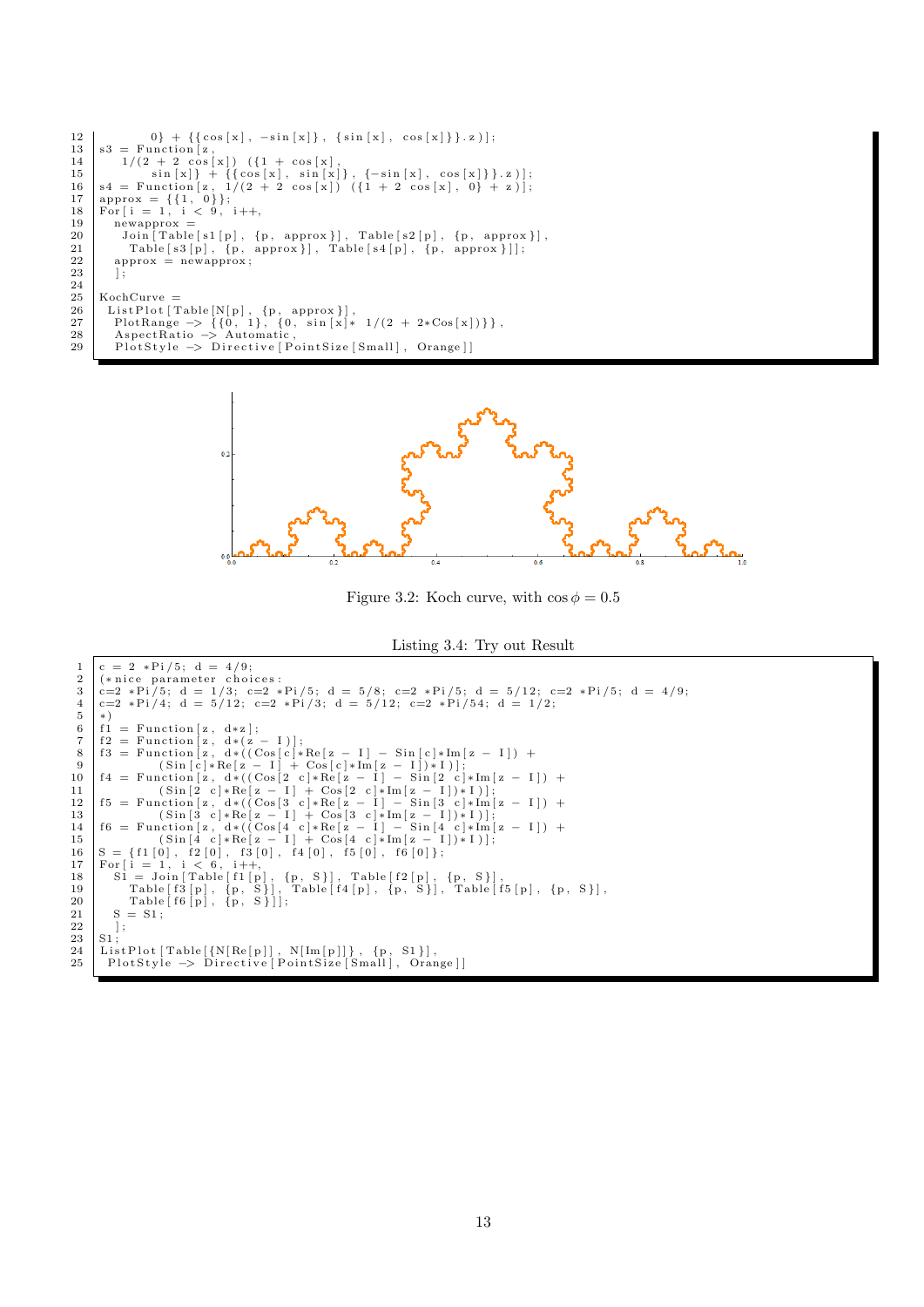

## 3.3 Dimension of strictly self-similar fractals

**Definition 3.3.1.** Let  $S_1, ..., S_N$  be similarities on  $\mathbb{R}^n$  under which F is invariant, and  $S_i$  has contraction factor  $c_i$ . Then the **Similarity dimension**  $\dim_s F = s$ , where s is the solution of  $\sum_{i=1}^{N} c_i^s = 1$ .

Remark 3.3.2. Note that  $\sum_{i=1}^{N} c_i^s = 1$  has a unique solution, because it is a monotone increasing function.

#### Example 3.3.3.

Let F be the  $\phi$ -Koch curve as described in Listing 3.3

Starting with a straight line the  $\phi$ -Koch curve is created as follows,

- take the figure of the last iteration shrink the size with a factor  $\frac{1}{2+2\cos\phi}$  and place it at the left most position.
- take the figure of the last iteration shrink the size with a factor  $\frac{1}{2+2\cos\phi}$  angle it with  $\phi$  radians at the righthand side of the already placed figure.
- take the figure of the last iteration shrink the size with a factor  $\frac{1}{2+2\cos\phi}$  angle it with  $\pi + \phi$  radians at the righthand side of the already placed figure.
- take the figure of the last iteration shrink the size with a factor  $\frac{1}{2+2\cos\phi}$  and place it at the left most position.

In short this means four similarities were used each with ratio  $\frac{1}{2+2\cos\phi}$ . According to the above definition the following has to be solved,

$$
\sum_{i=1}^{N} c_i^s = 1 \Longrightarrow 4(\frac{1}{2+2\cos\phi})^s = 1 \Longrightarrow \dim_s F = \frac{\log 4}{\log(2+2\cos\phi)}.
$$

Next it would be interesting to know when the similarity dimension is equal to the Hausdorff dimension. It would be convenient if these two dimensions are equal for strictly self-similar fractals. Unfortunately one extra condition is necessarily, namely the open set condition.

Definition 3.3.4 ([1, 2, 3, 4]).

The family of contraction maps  $S_i$  satisfies the **open set condition** if there exists an non-empty bounded set V such that  $\bigcup_{i=1}^{N} S_i(V) \subset V$  and  $S_i(V) \cap S_j(V) = \emptyset$  if  $i \neq j$ .

With this extra condition it is possible to state when the Hausdorff dimension is equal to the Similarity dimension.

#### Theorem 3.3.5 ([1, 2, 3, 4]).

Suppose that the open set condition holds for similarities  $S_i \subset \mathbb{R}^n$ . If F is the set invariant under  $S_1, ..., S_N$ , then  $\dim_H F = \dim_s F = s$ . Moreover, for this value s it holds that  $0 < H^s(F) < \infty$ .

The proof for the above theorem can be found in [3, 4].

It seems that the open set condition is really necessarily to find the right dimension.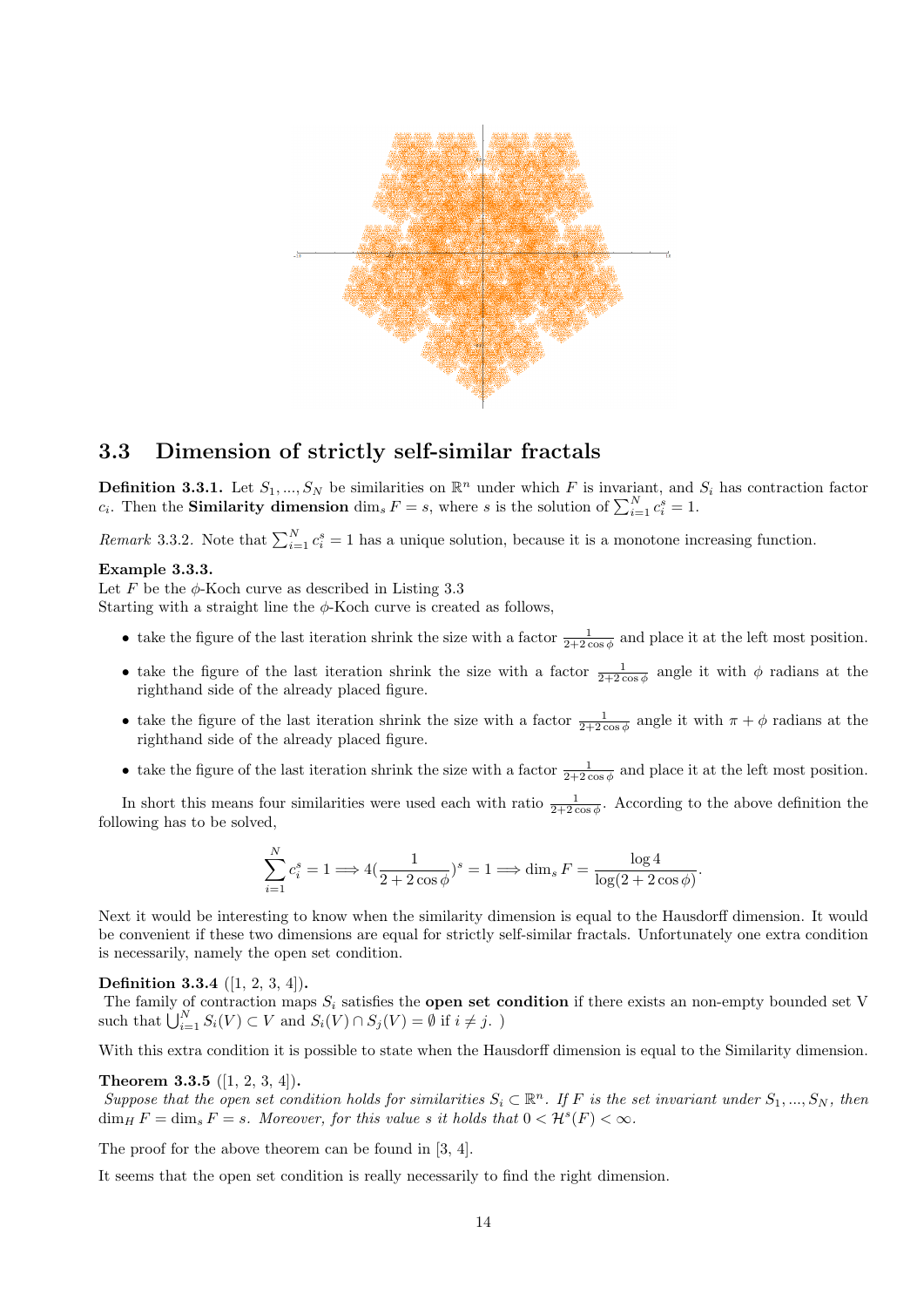#### Example 3.3.6.

Let  $S$  be the set of the following three similarities,

 $S_1(x)$ :  $\frac{1}{2}x$  $S_2(x)$ :  $\frac{1}{2}x + 1$  $S_3(x)$ :  $\frac{1}{2}x + 2$ .

The created figure F is the interval  $[0, 4)$ . Let V be the interval  $[0, 4)$ , then it holds that V is the smallest bounded set such that  $\bigcup_{i=1}^{3} S_i(V) \subset V$ . And  $S_1(V) = [0, 2), S_2(V) = [1, 3)$  and  $S_3(V) = [2, 4),$  so  $S_i(V) \cap S_j(V) \neq \emptyset$  if  $i \neq j$ . Which means that the open set condition does not hold for S. Note however that the open set condition holds for  $S_{13} = \{S_1, S_3\}.$ 

Note that  $F$  is an interval and therefore Hausdorff dimension 1 is expected. The similarity dimension with respect to the set S is equal to the solution of s for  $3(1/2)^s = 1$ , so  $s = \frac{\log 3}{\log 2} > 1$ . The similarity dimension with respect to the set  $S_{13}$  is equal to the solution of  $s_{13}$  for  $2(1/2)^{s_{13}} = 1$ , so  $s_{13} = \frac{\log 2}{\log 2} = 1$ . Which shows that if the open set condition does not hold the similarity dimension may give wrong (too high) values.

### 3.4 Natural-measure for self-similar fractals

By Theorem 3.3.5 it is known that if F is the set invariant under similarities  $S_1, ..., S_N$ , where the similarities meet the open set condition, that  $0 < H^s(F) < \infty$ . Since this measure is also used to find the Hausdorff dimension, one might expect that the measure can be used as a Natural-measure. Note that this is particular interesting for self-similar fractals, since it is possible to find the Hausdorff dimension without use of the Hausdorff measure. Otherwise it might be that finding Hausdorff dimension and measure would end up in some sort of goose hunt.

Recall that in section 2.5 it was demanded that when the figure has integer dimension n,  $Nm(x)$  should give the expected n-dimensional volume. As shown in section 2.3.3 that is not the case for the Hausdorff measure, but it is true for the Normalized Hausdorff measure. Since the only difference between the Hausdorff measure  $(\mathcal{H}^s(F))$ and the Normalized Hausdorff measure  $(\mathcal{N}H^s(F))$  is a multiplication with a constant it still holds that if F is the set invariant under similarities  $S_1, ..., S_N$ , where the similarities meet the open set condition, it is known that  $0 < \mathcal{N} \mathcal{H}^s(F) < \infty.$ 

The Hausdorff measure is defined as a limit over  $\delta$ . However as the name suggests a strictly self-similar fractal is self-similar after scaling with contraction factor c, which leads to the thought that  $\mathcal{H}^s_\delta(F)$  is equivalent to  $\mathcal{H}^s_{c^k\delta}(F)$ for all  $k \in \mathbb{N}$ . It turns out that the following theorem holds.

Theorem 3.4.1 ([10]). Suppose F is self-similar,  $\delta > 0$  then  $\mathcal{H}^s(F) = \mathcal{H}^s_{\delta}(F)$ .

Proof. Let  $a = |U_i, i \geq 0|$  be a  $\delta$ -covering of F with similarity dimension s. According to the definition it holds that  $\mathcal{H}_{\delta}^{s}(F) \leq \sum_{i=0}^{\infty} \infty |U_{i}|^{s}$ . Recall that a transformation S is defined on  $\mathcal{H}^{s}(F)$  by  $S(E) = \bigcup_{i=1}^{N} S_{i}(E)$ . Let  $J_{k}$ denote the set of all sequences  $(j_1...j_k)$ . Let  $j_l$  be a permutation of  $(1, ..., N)$  and  $S^k(E) = \bigcup S_{j_1}(S_{j_2}(...S_{j_k}(E))...)$ for the k-th iteration. Where the  $S_i$  have contraction factor  $c_i$ . Since s is the similarity dimension it holds that,  $\sum_{i=0}^{N} c_i^s = 1.$ 

Now  $\mathcal{H}_{\delta}^{s}(F) \leq \sum_{(j_{i}...j_{k})\in J_{k}} \sum_{i=0}^{\infty} c_{j_{1}}^{s}\cdots c_{j_{k}}^{s}|U_{i}|^{s} = \sum_{i=0}^{\infty} \sum_{(j_{i}...j_{k})\in J_{k}} c_{j_{1}}^{s}\cdots c_{j_{k}}^{s}|U_{i}|^{s} = \sum_{i=0}^{\infty} (\sum_{j_{1}} c_{j_{1}}^{s})\cdots (\sum_{j_{k}} c_{j_{k}}^{s})|U_{i}|^{s} =$  $\sum_{i=1}^{\infty} |U_i|^s$ .

Now the following can be concluded. Suppose a  $\delta$ -cover is found with Hausdorff measure  $\mathcal{H}^s_\delta(F)$ . Let  $\epsilon < \delta$ , then there exists an  $\epsilon$ -cover such that  $\mathcal{H}_{\delta}^s(F) = \mathcal{H}_{\epsilon}^s(F)$ . However the Hausdorff measure is by definition the infimum, so  $\mathcal{H}_{\delta}^{s}(F) \leq \mathcal{H}_{\epsilon}^{s}(F)$ . Since  $\epsilon < \delta$  it is by definition of the Hausdorff measure known that  $\mathcal{H}_{\delta}^{s}(F) \geq \mathcal{H}_{\epsilon}^{s}(F)$ . Which means that  $\mathcal{H}^s_{\delta}(F) = \mathcal{H}^s_{\epsilon}(F)$ . Since  $\mathcal{H}^s(F) = \lim_{\delta \to 0} \mathcal{H}^s_{\delta}(F)$  it is known that  $\lim_{\epsilon \to 0} \mathcal{H}^s_{\epsilon}(F) = \mathcal{H}^s(F)$  is well defined. So  $\lim_{\epsilon \to 0} \mathcal{H}_{\delta}^s(F) = \lim_{\epsilon \to 0} \mathcal{H}_{\epsilon}^s(F)$  gives  $\mathcal{H}_{\delta}^s(F) = \mathcal{H}^s(F)$ . □

This theorem is important, as it enables one to actually make estimates for the Hausdorff measure from concrete covers.

The key to find the Hausdorff measure will be to find a clever  $\delta$ -cover. This turns out to be really hard so for this paper the research is restricted to the  $\phi$ -Koch curve.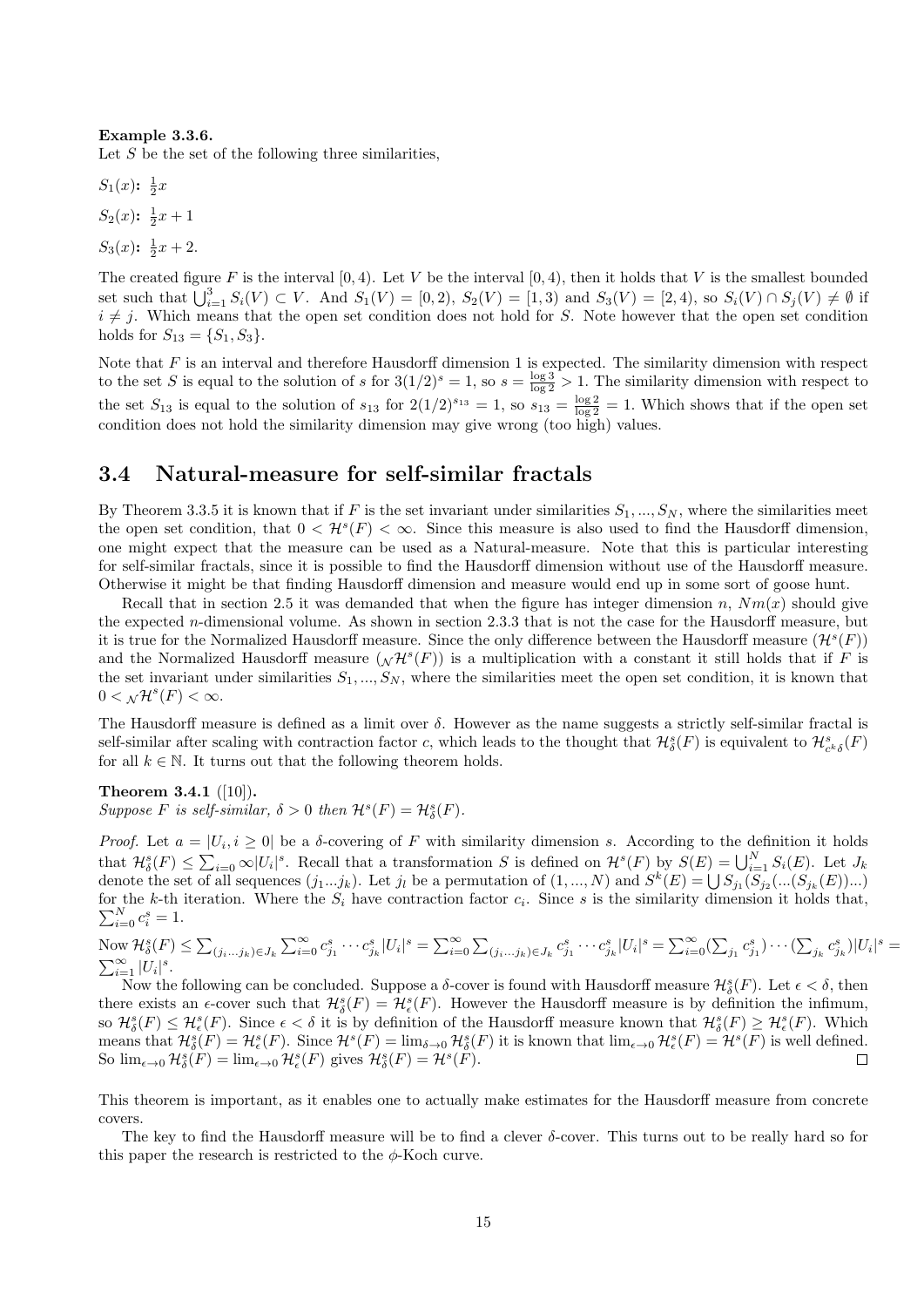## 3.5 Natural-measure for the  $\phi$ -Koch curve

First thing to do is to check whether the open set condition holds for the  $\phi$ -Koch curve. The  $\phi$ -Koch curve is given by the following set of functions, where input  $x$  is a 2 dimensional vector.

$$
S_1(\underline{x}); \ 1/(2+2\cos\phi)\underline{x}
$$
  
\n
$$
S_2(\underline{x}); \ 1/(2+2\cos\phi) \left( \begin{pmatrix} 1 \\ 0 \end{pmatrix} + \begin{pmatrix} \cos\phi & -\sin\phi \\ \sin\phi & \cos\phi \end{pmatrix} (\underline{x}) \right)
$$
  
\n
$$
S_3(\underline{x}); \ 1/(2+2\cos\phi) \left( \begin{pmatrix} 1+\cos\phi \\ \sin\phi \end{pmatrix} + \begin{pmatrix} \cos\phi & \sin\phi \\ -\sin\phi & \cos\phi \end{pmatrix} (\underline{x}) \right)
$$
  
\n
$$
S_4(\underline{x}); \ 1/(2+2\cos\phi) \left( \begin{pmatrix} 1+2\cos\phi \\ 0 \end{pmatrix} + (\underline{x}) \right)
$$

**Theorem 3.5.1.** The open set condition (see also Definition 3.3.4) holds for the  $\phi$ -Koch curve.

*Proof.* For the proof it is first needed to choose some set T such that  $\bigcup_{i=1}^{4} S_i(T) \subset T$ . A nice choice for T would be a set that is symmetric around  $x = \frac{1}{2}$ . Then due to the same symmetry of the fractal it is enough to show that  $S_1(T) \subset T$  and  $S_2(T) \subset T$ . Suppose T is the triangle with where boundary of T is given by,

$$
T_1(x): 0 \text{ if } x \in [0, 1]
$$
  
\n
$$
T_2(x): 2 \sin \phi * \frac{1}{2+2 \cos \phi} x \text{ if } x \in [0, 1/2]
$$
  
\n
$$
T_3(x): 2 \sin \phi * \frac{1}{2+2 \cos \phi} (1-x) \text{ if } x \in [1/2, 1]
$$

Since the functions  $S_1$ ,  $S_2$ ,  $S_3$  and  $S_4$  only consists of rotating and resizing, the triangle properties of  $T$  remain after applying the functions. Which means that to show that  $\bigcup_{i=1}^2 S_i(T) \subset T$  it is sufficient to proof this only for the corner points of T. If the corner points of T remain in T after applying one of the  $S_i$  than it is known that T remains in T after applying one of the  $S_i$ . The corner points of T are  $\{0,0\}$ ,  $\left\{1/2,\sin\phi*\frac{1}{2+2\cos\phi}\right\}$ ,  $\{1,0\}$ .

$$
S_1(T) \bullet S_1(\{0,0\}) = \{0,0\} \in T.
$$
\n
$$
\bullet S_1(\{1/2, \sin \phi \cdot \frac{1}{2+2\cos \phi}\}) = \{1/2 \cdot \frac{1}{2+2\cos \phi}, \sin \phi \cdot \left(\frac{1}{2+2\cos \phi}\right)^2\}.
$$
 Note that  $T_2(1/2 \cdot \frac{1}{2+2\cos \phi}) = \sin \phi \cdot \left(\frac{1}{2+2\cos \phi}\right)^2$ , so  $\left\{1/2 \cdot \frac{1}{2+2\cos \phi}, \sin \phi \cdot \left(\frac{1}{2+2\cos \phi}\right)^2\} \in T.$ \n
$$
\bullet S_1(\{1,0\}) = \left\{\frac{1}{2+2\cos \phi}, 0\right\} \in T.
$$
\n
$$
S_2(T) \bullet S_2(\{0,0\}) = \left\{\frac{1}{2+2\cos \phi}, 0\right\} \in T.
$$
\n
$$
\bullet S_2(\{1/2, \sin \phi \cdot \frac{1}{2+2\cos \phi}\}) =
$$
\n
$$
\frac{1}{2+2\cos \phi} \cdot \left\{1 + 1/2\cos \phi - \sin \phi^2 \cdot \frac{1}{2+2\cos \phi}, 1/2\sin \phi + \cos \phi \cdot \sin \phi \cdot \left(\frac{1}{2+2\cos \phi}\right)\right\}.
$$
\n
$$
T_2(\frac{1}{2+2\cos \phi} * \left(1 + 1/2\cos \phi - \sin \phi^2)\right) =
$$
\n
$$
T_2(\frac{1}{2+2\cos \phi} * \left(1 + 1/2\cos \phi - \sin \phi^2)\right) =
$$
\n
$$
T_2(\frac{1}{2+2\cos \phi} * \left(1 + 1/2\cos \phi - \sin \phi^2)\right) =
$$
\n
$$
T_2(\frac{1}{2+2\cos \phi} * \left(1 + 1/2\cos \phi - \sin \phi^2)\right) =
$$
\n
$$
T_2(\frac{1}{2+2\cos \phi} * \left(1 + 1/2\cos \phi - \sin \phi^2)\right) =
$$
\n
$$
T_2(\frac{1}{2+2\cos \phi} * \left(1 + 1/2
$$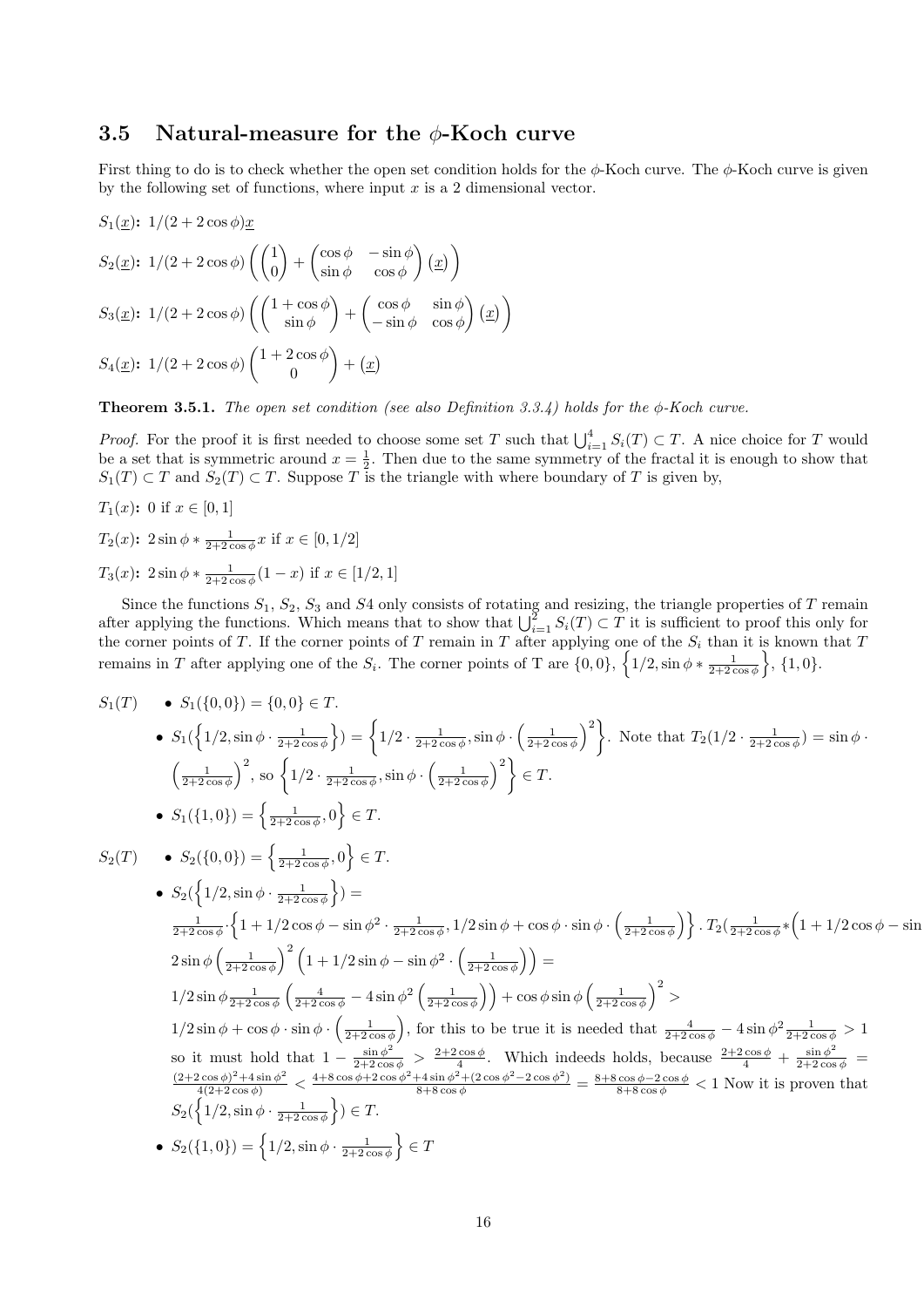Next to proof is the property  $S_i(T) \cap S_j(T) = \emptyset$  if  $i \neq j$ . This however is not the case since only the corner points of the triangle coincide. This can easily solved as follows suppose V is the triangle with where boundary of V is given by,

$$
V_1: y = 0 \text{ if } x \in [0, 1)
$$
  

$$
V_2: y = 2 \sin \phi \cdot \frac{1}{2 + 2 \cos \phi} \cdot x \text{ if } x \in [0, 1/2)
$$

 $V_3$ :  $y = 2 \sin \phi \cdot \frac{1}{2+2 \cos \phi} \cdot (1-x)$  if  $x \in [1/2, 1)$ 

Now it is proven that the open-set condition holds for the  $\phi$ -Koch curve.

If the Normalized Hausdorff measure turns out to be the Natural-measure for the  $\phi$ -Koch curve, the Normalized Hausdorff measure should be 1 if  $\phi \rightarrow 0$  (dimension = 1) and  $1/4$  if  $\phi = \pi/2$  (dimension = 2).

Remark 3.5.2. For describing sets in a cover with shapes as filled triangles and filled circles they will be referred to as triangles and circles.

The  $\phi$ -Koch curve is described in Listing 3.3 which is based on a set of points. However to find the  $\delta$  cover it is more convenient to start with a triangle. Then it is clear that at first step that the set can best be covered with a set with diameter 1 and the Hausdorff measure (not Normalized Hausdorff measure) will be 1. Next step the triangle is replaced by triangles reduced with ratio  $\frac{\log 4}{\log(2+2\cos\phi)}$ , so the next cover consist of 4 triangles with diameter

 $\frac{\log 4}{\log(2+2\cos\phi)}$ . However the measure will be  $4(\frac{1}{\log(2+2\cos\phi)})^{\frac{\log 4}{\log(2+2\cos\phi)}} = 4(\log(2+2\cos\phi))^{\frac{\log 4}{\log(2+2\cos\phi)}}^{-1} = 4\cdot4^{-1} = 1$ . That would mean that there is no improvement, which means the triangles have to be scaled 'smarter' to find a smaller measure.

Note that for calculating the Hausdorff measure only the diameter is relevant. Since a circle is the figure with greatest covered area for a given diameter the search for a good cover can be restricted to finding smart circles instead of triangles.

#### 3.5.1 Problem Model

As noted before, finding the (Normalized) Hausdorff measure is hard. To simplify the problem one can formulate restrictions on the cover. As noted above there is no use in placing 4 circles with diameter  $\frac{\log 4}{\log(2+2\cos\phi)}$ . Which leads to the solution to combine two pieces in one circle. If  $F$  is the entire fractal then the most obvious choice would be to cover at least  $S_2(F) \cup S_3(F)$  with one circle. If one such circle is found it induces a possible cover for the whole fractal. If for example there is a circle which contains only  $S_2(F) \cup S_3(F)$ , then half the fractal is covered. Which means that the Hausdorff measure of the whole fractal is twice the Hausdorff measure of that circle.

For finding coverings with circle C for  $S_2(F) \cup S_3(F)$  the following properties are used.

#### Property 3.5.3.

If  $\phi = 0$ , then it should hold that  $\chi \mathcal{H}(F) = 1$ . If  $\phi = \frac{\pi}{2}$ , then it should hold that  $\chi \mathcal{H}(F) = \frac{1}{4}$ .

*Proof.* Note that for the  $\phi$ -Koch Curve the similarity dimension is equal to the Hausdorff dimension (Theorem 3.3.5)of which Theorem 2.4.3 states that  $\dim_H \mathbb{R}^n = n$ . As shown in Example 3.3.3  $\dim_s F = \dim_H F$  $\frac{\log 4}{\log(2+2\cos\phi)}$ . If  $\phi = 0$  then  $\dim_H F = 1$  and the Koch curve is a straight line. The length of the line is 1, so  $\mathcal{N}(F) = 1$ . If  $\phi = \frac{\pi}{2}$  then dim<sub>H</sub> F = 2 and the Koch curve is a filled triangle. The area of this triangle is  $\frac{1}{4}$ , so  $_N\mathcal{H}(F)=\frac{1}{4}.$ 

#### Property 3.5.4 (Sine rule).

Let  $\alpha, \beta, \gamma, a, b, c$  and r as shown in picture 3.3. The sine rule states  $\frac{a}{\sin[\alpha]} = \frac{b}{\sin[\beta]} = \frac{c}{\sin[\gamma]} = 2r$ . So the radius of the circumscribed circle is  $\frac{a}{2\sin[\alpha]} = \frac{b}{2\sin[\beta]} = \frac{c}{2\sin[\gamma]}$ .

Property 3.5.5.  $\left\{ \left( \frac{1}{2+2\cos\phi}, 0 \right), (1/2, \frac{\sin\phi}{2+2\cos\phi}), (1-\frac{1}{2+2\cos\phi}, 0) \right\} \in C \text{ then } S_2(F) \cup S_3(F) \in C \text{ for all } \phi \in (0, \frac{\pi}{2}).$ 

Proof. Let  $\phi \in (0, \frac{\pi}{2})$  and let C be a circle such that  $\left\{ \left( \frac{1}{2+2\cos\phi}, 0 \right), \left( 1/2, \frac{\sin\phi}{2+2\cos\phi}, 0 \right), \left( 1-\frac{1}{2+2\cos\phi}, 0 \right) \right\} \in C$ . Let  $C2$ be the circle such that  $\{(0,0), (1/2, \frac{\sin \phi}{2+2\cos \phi}), (1,0)\}\in C2$  as described in paragraph 3.5.2.1. By definition  $C2$ covers the whole fractal. To show that  $S_2(F) \cup S_3(F) \in C$  for all  $\phi \in (0, \frac{\pi}{2})$  it is sufficient to show that  $a = b$  in Figure 3.5.1. Which is indeed the case, because  $S_2(F)$  and  $S_3(F)$  are both similar to F.

 $\Box$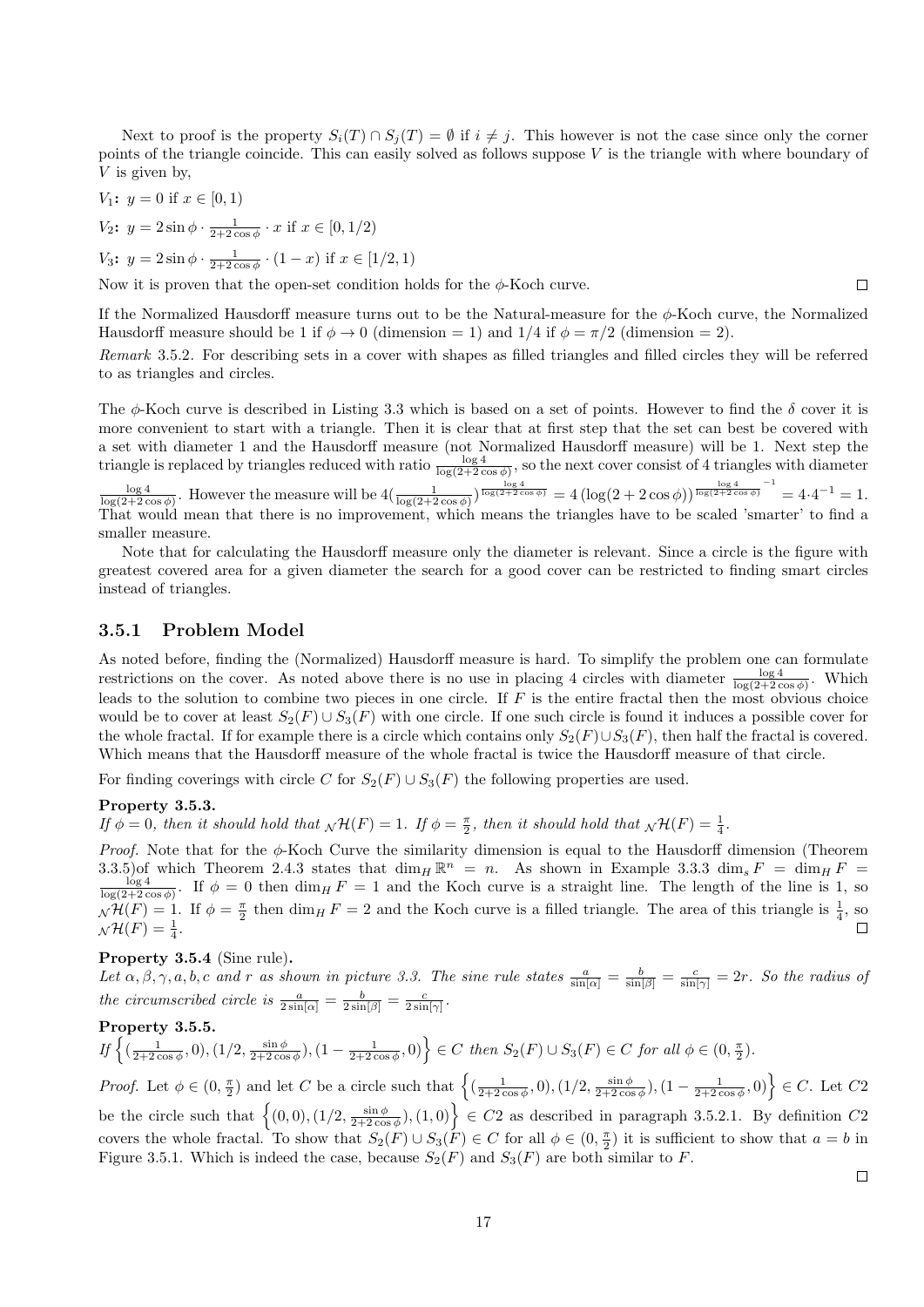

Figure 3.3: Sine rule



#### 3.5.2 Possible covers

A few circles are found that cover at least  $S_2(F) \cup S_3(F)$ . With the program Mathematica it was easy to calculate the Normalized Hausdorff measure of each of them and to find the minimum of all. The circles will be described with names corresponding to the given Mathematica script and output.

#### 3.5.2.1 Circles C1 and C2

A simple first covering consisting of a circle that covers  $S_2(F) \cup S_3(F)$  is the circle covering the whole fractal. There exist many circles that cover the whole fractal. In this paper two circles are discussed. The first circle (C1) has midpoint  $(1/2,0)$  with radius r for all  $\phi$ . The other circle (C2) is the circle around of which the points  $(0,0)$ ,  $(1/2, \frac{\sin \phi}{2+2\cos \phi})$  and  $(1,0)$  lay on the edge. To determine the radius one can use property 3.5.4. Here the  $\alpha$  is known to be  $2 * \phi$  and  $a = 1$ , so the radius of the circle will be  $\frac{1}{2 \sin \phi}$ . So C2 has midpoint  $(1/2, \frac{\sin \phi}{2+2 \cos \phi} - \frac{1}{2 \sin \phi})$  with radius  $\frac{1}{2\sin\phi}$ .

#### 3.5.2.2 Circles C3 and C4

A simple guess for a circle covering  $S_2(F) \cup S_3(F)$  would be circle C3 with midpoint 1/2,0 and radius such that  $(1/2, \frac{\sin \phi}{2+2\cos \phi}) \in S_2(F) \cup S_3(F)$  is on the edge. That means the radius of C3 equals  $\sin \phi/(2+2\cos \phi)$ . However it turns out that for  $\phi < \pi/4$  the C3 does not cover  $S_2(F) \cup S_3(F)$ .

#### Property 3.5.6.

 $S_2(F) \cup S_3(F) \subset C3$ , for  $\phi \geq Pi/4$ .

*Proof.* By construction of C3 one has  $(1/2, \frac{\sin \phi}{2+2\cos \phi}) \in C3$ . Due to Property 3.5.5 the only thing left to do is to proof that  $\left(\frac{1}{2+2\cos\phi},0\right) \in C3$  and  $\left(1-\frac{1}{2+2\cos\phi}\right) \in C3$  for  $\phi \leq \frac{\pi}{4}$ . Due to the symmetry it is sufficient to show that  $\left(\frac{1}{2+2\cos\phi},0\right)\in C3$  for  $\phi\leq \frac{\pi}{4}$ . For  $\phi=\frac{\pi}{2}$  it holds that  $\frac{1}{2}-\frac{\sin[\frac{\pi}{2}]}{2+2\cos[\frac{\pi}{2}]}=0<\frac{1}{2+2\cos[\frac{\pi}{2}]}=\frac{1}{2}$ . Next to show is that the greatest  $\phi < \frac{\pi}{2}$  such that  $\frac{1}{2} - \frac{\sin \phi}{2 + 2 \cos \phi} = \frac{1}{2 + 2 \cos \phi}$  is  $\phi = \frac{\pi}{4}$ , this can be done with Mathematica.

1 s o l = S o l v e [ 1/2 − S in [ y ] / ( 2 + 2∗Cos [ y ] ) == 1 / ( 2 + 2∗Cos [ y ] ) , y , I n v e r s e F u n c t i o n s −> True ] ; 2 S e l e c t [ y / . s o l , # > 0 &]

Which gives the output  $\{\frac{\pi}{4}\}.$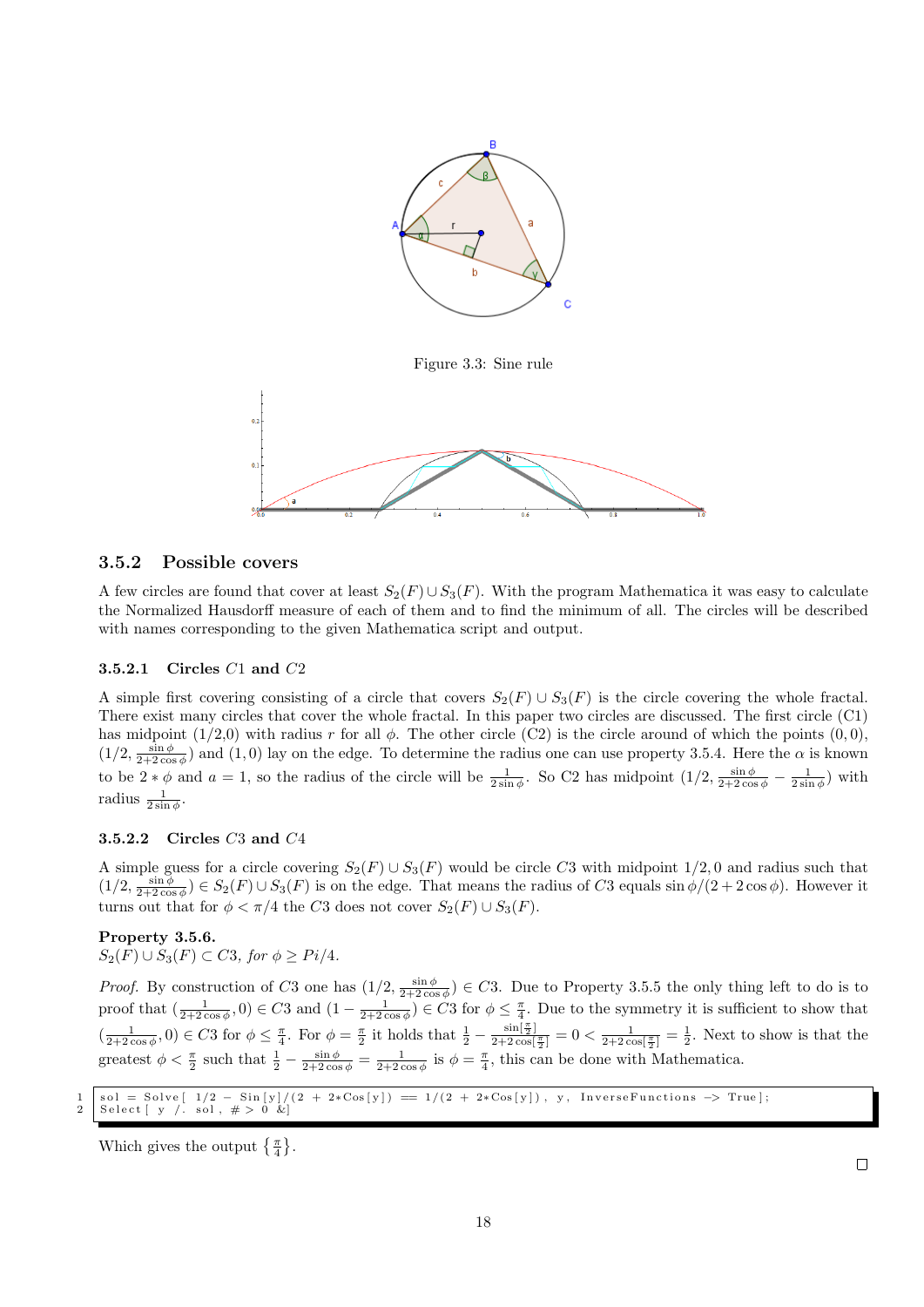One could also define circle C4 with midpoint  $1/2, 0$  and radius such that the two points  $\left(\frac{1}{2+2\cos\phi}, 0\right) \in$  $S_2(F) \cup S_3(F)$  and  $(1-\frac{1}{2+2\cos\phi}) \in S_2(F) \cup S_3(F)$  are on the edge. That means the radius of C4 equals  $1/2-\frac{1}{2+2\cos\phi}$ . However it turns out that for  $\phi > \pi/4$  the C4 does not cover  $S_2(F) \cup S_3(F)$ .

#### Property 3.5.7.

 $S_2(F) \cup S_3(F) \subset C4$ , for  $\phi \leq Pi/4$ .

*Proof.* By construction of C4 one has  $\left(\frac{1}{2+2\cos\phi}, 0\right) \in C4$  and  $\left(1-\frac{1}{2+2\cos\phi}\right) \in C4$ . Due to Property 3.5.5 the only thing left to do is to proof that  $(1/2, \frac{\sin \phi}{2+2\cos \phi}) \in C4$  for  $\phi \leq \frac{\pi}{4}$ . If  $\phi = 0$  then  $\frac{1}{2} - \frac{1}{2+2\cos[0]} = \frac{1}{4} > 0 = \frac{\sin[0]}{2+2\cos[0]}$ . Next to show is that the smallest  $\phi > 0$  such that  $\frac{1}{2} - \frac{1}{2+2\cos\phi} = \frac{\sin\phi}{2+2\cos\phi}$  is  $\phi = \frac{\pi}{4}$ , this can be done with Mathematica.

 $3 \mid \text{sol} = \text{Solve} \left[ 1/2 - 1/(2 + 2*\text{Cos}[y]) \right] = \text{Sin}[y]*1/(2 + 2*\text{Cos}[y])$ , y, Inverse Functions  $\rightarrow$  True ; Select  $\begin{bmatrix} y \end{bmatrix}$  sol,  $\neq 0$  &

Which gives the output  $\{\frac{\pi}{4}\}.$ 

3.5.2.3 Circle C5

Combining the properties of C3 and C4 once can construct a circle around the triangle formed by the points,  $\left(\frac{1}{2+2\cos\phi},0\right),\left(1/2,\frac{\sin\phi}{2+2\cos\phi}\right)$  and  $\left(1-\frac{1}{2+2\cos\phi}\right)$ . According to property 3.5.4 the radius of C5 equals  $\frac{1}{2\sin\phi(2+2\cos\phi)}$ . Which means that C5 has midpoint  $(1/2, \frac{\sin \phi}{2 + 2 \cos \phi} - \frac{1}{2 \sin \phi (2 + 2 \cos \phi)})$ .

Theorem 3.5.8.  $S_2(F) \cup S_3(F) \subset C5$  for  $0 \le \phi \le \pi/2$ 

Proof. In property 3.5.5 this has already been proven.

#### 3.5.3 Estimating the Normalized Hausdorff measure

By definition the Normalized Hausdorff measure is the limit  $(\delta \to 0)$  of an infimum of  $\delta$ -covers, see also Definition 2.3.10 and Definition 2.3.11. By Theorem 3.4.1 it is known that for the  $\phi$ -Koch curve it is sufficient to find the infimum for some  $\delta$ . Which means that there is no need to take the limit of the covers found so far, due to self-similarity.

For the covers described above it is now possible to calculate the Normalized Hausdorff measure (with respect to these covers) as a function of  $\phi$  and compare them to each other. For C1 and C2 it is easy since the cover consists of one circle with given radius. Using the definition it once can find the Normalized Hausdorff Measure. For C4 and C5 it is also easy since the circles cover half a fractal. However for C3 a problem occurs since it covers more than half a fractal. It is hard to determine what part of the fractal is covered and what not. To get an idea one can approximate it with the linear function  $\frac{1}{\phi} \cdot \frac{\pi}{2}$ . Because half the fractal is covered for  $\phi = \frac{\pi}{4}$  and the whole fractal is covered for  $\phi = \frac{\pi}{2}$ , which indeed holds.

For the Normalized Hausdorff measure of the  $\phi$ -Koch curve it was demanded that the measure should be 1 if  $\phi = 0$ and  $\frac{1}{4}$  if  $\phi = \frac{\pi}{2}$  (see also Property 3.5.3). In Mathematica one can easily plot the Normalized Hausdorff measure belonging to the covers described above. In Mathematica one could plot the minimum of all these functions for each  $\phi$  to get an estimation for the Normalized Hausdorff measure (see Section B.3 for Mathematica input). The results are shown in in Figure 3.4. In this figure the colours of the plots correspond with the colour of the cover. Meaning that the red line corresponds to the Hausdorff Measure of the red coloured C5.

 $\Box$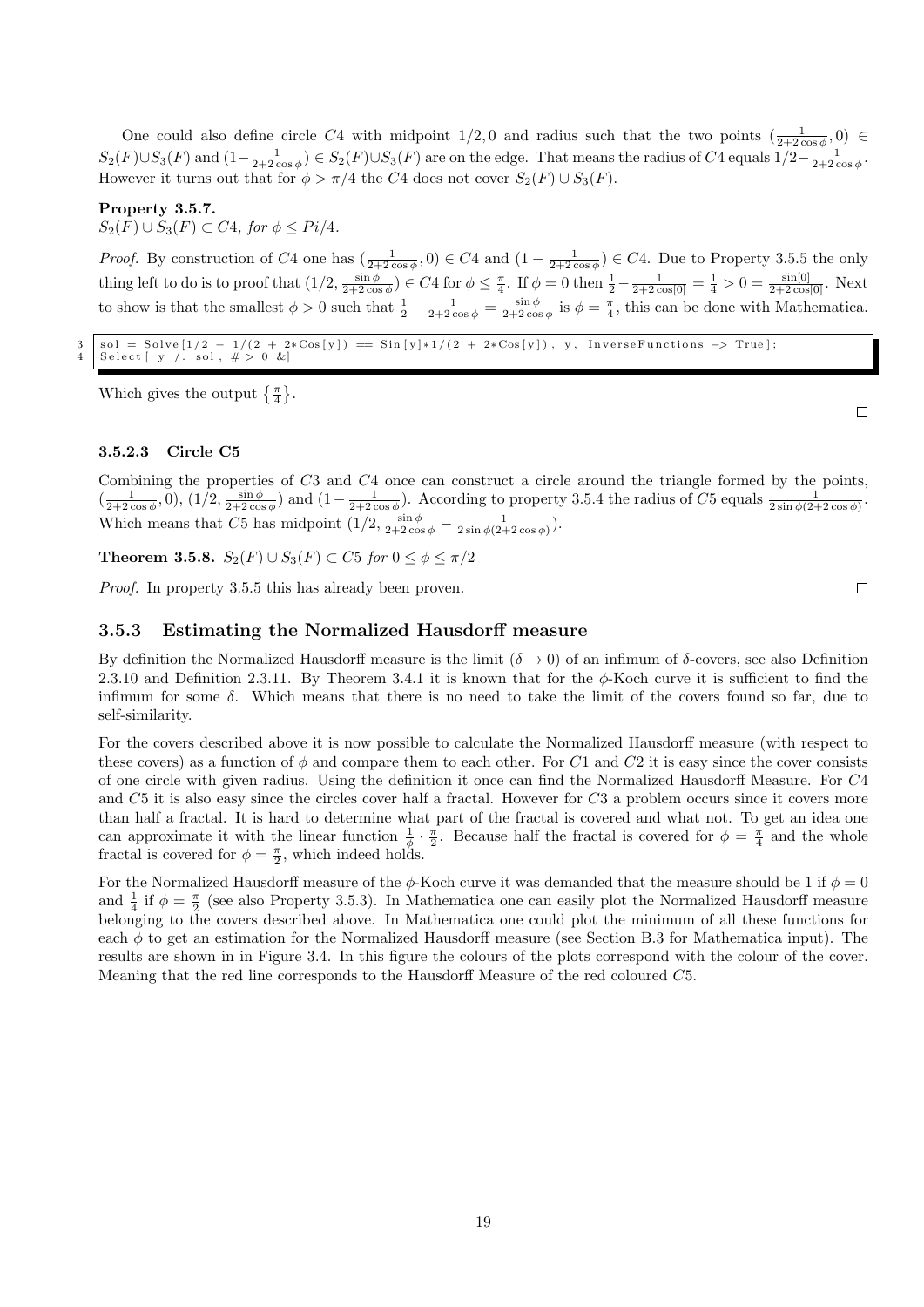

Figure 3.4: Normalized Hausdorff Measure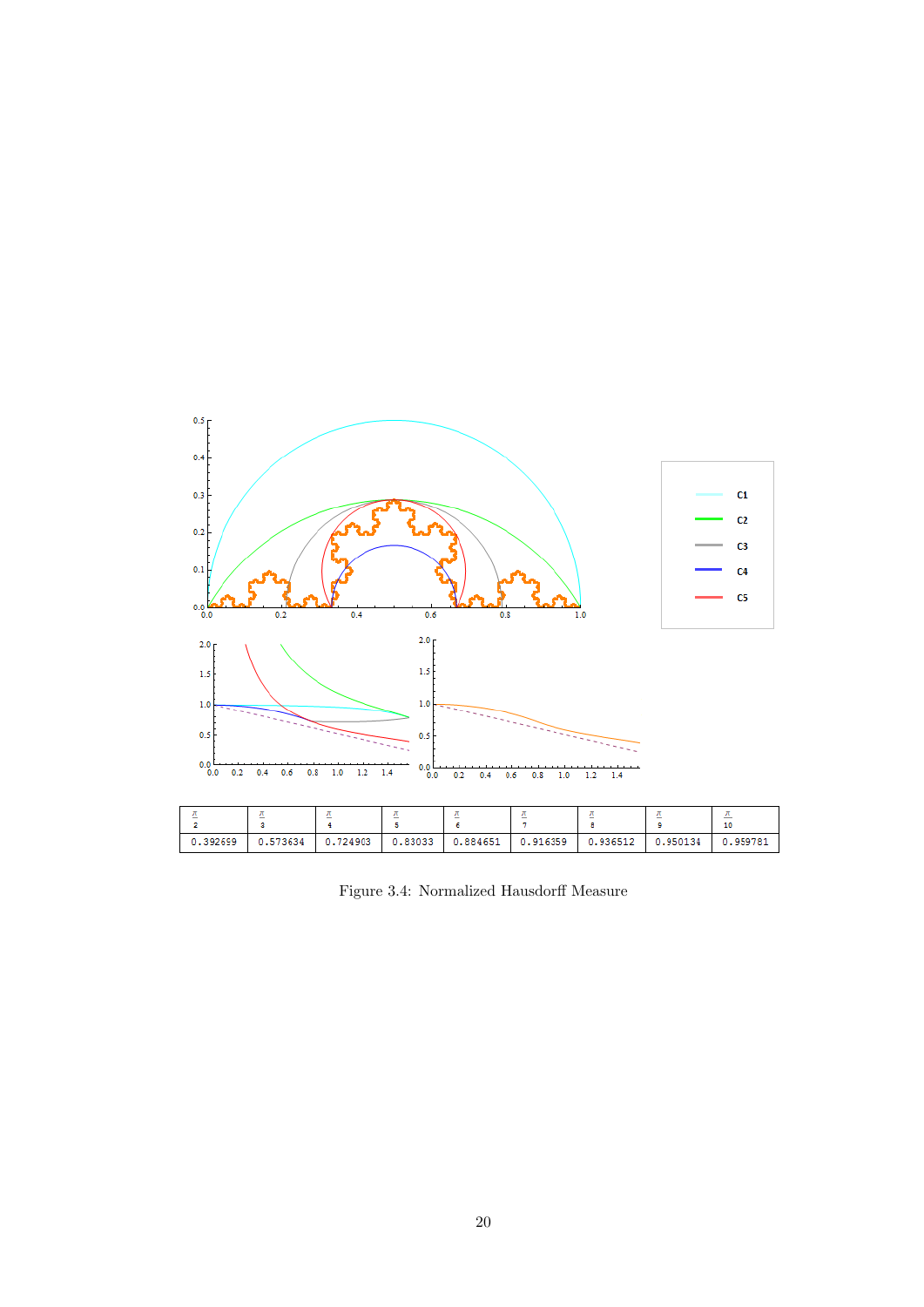## Chapter 4

# Discussion and Conclusion

## 4.1 Discussion

Most theorems in this paper are known results summed up in this paper. The research on the Normalized Hausdorff measure for the  $\phi$ -Koch curve is new, since so far it looks like the  $\phi$ -Koch curve has only been studied for  $\phi = \frac{\pi}{3}$ . The results of the research given above looks nice since and it seems to lay rather close to the linear line  $l\phi = (1 - \frac{3}{4}\frac{\pi}{2})\phi$ . However the result only gives an upper bound, since it is unknown what the true Normalized Hausdorff measure is. It is even unknown whether the linear line is a good approximation or not. The only thing that is known is that the Normalized Hausdorff measure should be equal to 1 for  $\phi = 0$  and equal to  $\frac{1}{4}$  for  $\phi = \frac{\pi}{2}$  (see also Property 3.5.3). The results found show indeed that the found measure is indeed 1 if  $\phi = 0$ , but for  $\phi = \frac{\pi}{2}$  the found measure is higher than  $\frac{1}{4}$ . This indicates that it is possible to find covers that are better than the ones found so far. This paper suggests that a circle that is found induces a possible cover for the whole fractal, so there is a possibility to combine the different circles to create a cover for the fractal.

For  $\phi = \frac{\pi}{3}$  an upper bound is  $\mathcal{N}H^s(F) < \frac{1}{4}2^s$ , where s is the dimension which is  $\frac{\log 4}{\log 3}$ . In that case it holds that  $\sqrt{H^s(F)}$  < 0.5995 [10]. Even more, it is known that  $0.52878539 < \sqrt{H^s(F)}$  < 0.58905161 [5]. The found Natural measure fits between the bounds which suggests that the found results are nor far from the real results, at least in the case that  $\phi = \frac{\pi}{3}$ . Interesting is that  $l[\frac{\pi}{3}] = (1 - \frac{3\pi}{4}) * \frac{\pi}{3} = \frac{1}{2}$ , which is lower than the lowerbound. Meaning that the Normalized Hausdorff measure is not linear dependent on  $\phi$ .

## 4.2 self-similar fractals

For a self-similar fractal it is rather simple to plot them in a program like Mathematica. One only needs a beginning point and a set of contraction maps. This is sufficient since a set of contraction maps uniquely defines a fractal. Another point of interest is the dimension and the Natural-measure for fractals. The similarity dimension is easy to compute, while the Hausdorff dimension is hard to find. For self-similar fractals for which the open set condition holds it turns out that the similarity dimension is equal to the Hausdorff dimension. A famous fractal for which this holds is the  $\phi$ -Koch curve.

Furthermore it turns out that the Normalized Hausdorff measure meets most likely all desired properties of the Natural-measure for self-similar fractals. For fractals that are not self-similar this is unknown since there is no guarantee that the Normalized Hausdorff measure will be bounded or not.

### 4.3  $\phi$ -Koch curve

It is known that the open set condition holds for the  $\phi$ -Koch curve. Which means that the Hausdorff dimension equals the Similarity dimension which is  $\frac{\log 4}{\log(2+2\cos\phi)}$ , with  $\phi \in [0, \frac{\pi}{2}]$ . It turns out to be hard to find the Normalized Hausdorff measure. For  $\phi = \frac{\pi}{3}$  it is known that the Hausdorff measure is bounded between (0.52878539, 0.58905161). In this paper some further research has been done on finding the Normalized Hausdorff measure.

For finding the Normalized Hausdorff measure one needs to find smart covers for the fractal. The fractal is described by the following functions.

 $S_1(x)$ :  $1/(2+2\cos\phi)x$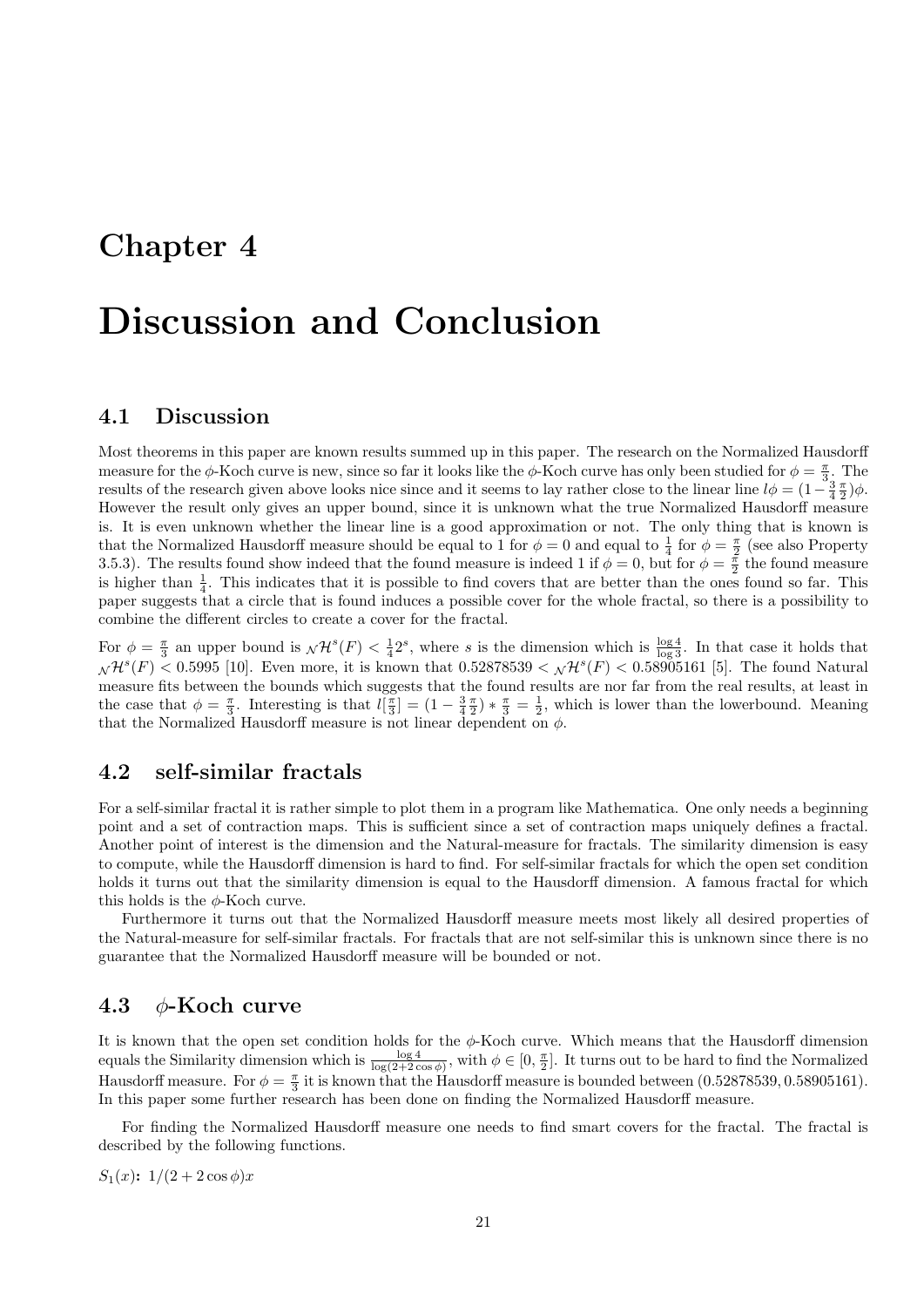$$
S_2(x): 1/(2+2\cos\phi) \left( \begin{pmatrix} 1 \\ 0 \end{pmatrix} + \begin{pmatrix} \cos\phi & -\sin\phi \\ \sin\phi & \cos\phi \end{pmatrix} (x) \right)
$$
  

$$
S_3(x): 1/(2+2\cos\phi) \left( \begin{pmatrix} 1+\cos\phi \\ \sin\phi \end{pmatrix} + \begin{pmatrix} \cos\phi & \sin\phi \\ -\sin\phi & \cos\phi \end{pmatrix} (x) \right)
$$
  

$$
S_4(x): 1/(2+2\cos\phi) \left( \begin{pmatrix} 1+2\cos\phi \\ 0 \end{pmatrix} + (x) \right)
$$

It turns out to be useless to find a smart cover for each  $S_i(x)$  instead of one cover for the whole fractal. Which means it is necessarily to find a circle that covers more than one part. To simplify the problem this paper restricted itself to finding smart covers for  $S_2(F) \cup S_3(F)$ . For such cover there were five possibilities represented.

- A circle C1 with radius a half that simply covered the whole fractal.
- A circle C2 that was a circle around the three outer points of the fractal.
- A circle C3 that contained the top of the fractal. Only legal when  $\phi > \frac{\pi}{4}$ .
- A circle C4 that contained the widest two points of the two inner parts. Only legal when  $\phi < \frac{\pi}{4}$ .
- A circle C5 that is a circle around the three outer points of the two inner parts.

The Hausdorff dimension is known which makes it possible to find the Normalized Hausdorff measure with respect to of these covers. Then the minimum of all these measures is taken to find the best approximation for the Normalized Hausdorff measure. In the table below some values can be found.

|          |                                 | _              | _       | $-$      |          | _        |                 |          |  |
|----------|---------------------------------|----------------|---------|----------|----------|----------|-----------------|----------|--|
| J.392699 | 573634<br>$\mathbf{r}$<br>1.U I | .724903<br>J.L | 0.83033 | 0.884651 | 0.916359 | 0.936512 | J.95013'<br>154 | 0.959781 |  |

The only thing that is known is that for  $\phi = \frac{\pi}{3}$  the found measure fits within the known upper and lower bound. Furthermore it is certain that the measure is not good enough since for  $\phi = \frac{\pi}{2}$  the found measure is higher than  $\frac{1}{4}$ .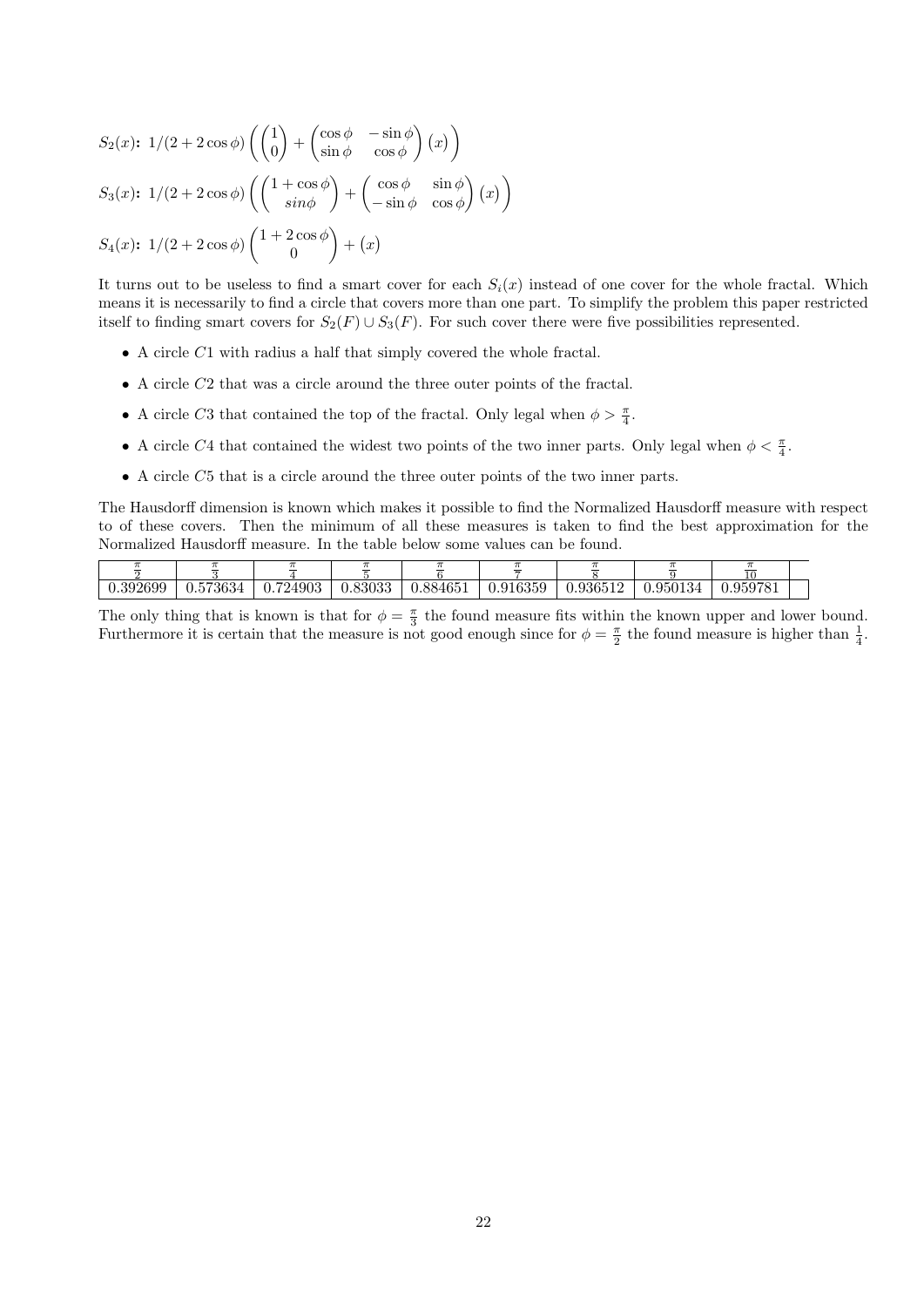## Appendix A

# Volume of n-dimensional ball

## Volume of n-dimensional unit ball

Let  $V^{(n)}[1] = V^{(n)}$  be the volume of an *n*-dimensional unit ball (meaning that the radius is 1). The following equations holds,

$$
V^{(n)} = V^{(n-1)} \int_{-1}^{1} (1 - x^2)^{n/2} dx = V^{(n-1)} 2 \int_{0}^{1} (1 - x^2)^{n/2} dx.
$$

With substitution of  $u = 1 - x^2$  it follows that,  $x = \sqrt{1 - u}$  and  $dx = \frac{-du}{2\sqrt{1 - u}}$  $\frac{-du}{2\sqrt{1-u}}$ . Which leads to the equation,

$$
V^{(n)} = V^{(n-1)} \int_{-1}^{1} (1 - x^2)^{n/2} dx = V^{(n-1)} 2 \int_{0}^{1} u^{n/2} (1 - u)^{-1/2} du.
$$

This may seem as a difficult integral but there is a predefined Beta function which helps to solve the equation. **Definition A.0.1.** Let  $Re(x)$ ,  $Re(y) > 0$ , then

$$
B(x, y) = \int_0^1 t^{x-1} (1-t)^{y-1} dt.
$$

Furthermore it is known that

$$
B(x,y) = \frac{\Gamma(x)\Gamma(y)}{\Gamma(x+y)}.
$$

That means that,

$$
V^{(n)} = V^{(n-1)}2 \int_0^1 u^{n/2} (1-u)^{-1/2} du = V^{(n-1)}B(n/2+1, 1/2) = V^{(n-1)} \frac{\Gamma(n/2+1)\Gamma(1/2)}{\Gamma(n/2+3/2)}.
$$

Knowing that  $V^{(1)} = 1$ , the following holds,

$$
V^{(n)} = V^{(1)} \left( \frac{\Gamma(n/2 + 1)\Gamma(1/2)}{\Gamma((n/2 + 3/2)} \right) \left( \frac{\Gamma((n - 1)/2 + 1)\Gamma(1/2)}{\Gamma((n - 1)/2 + 3/2)} \right) \dots \left( \frac{\Gamma(2/2 + 1)\Gamma(1/2)}{\Gamma(2/2 + 3/2)} \right).
$$

$$
V^{(n)} = \Gamma(1/2)^n \frac{\Gamma(2)}{\Gamma((n/2 + 3/2)} = \Gamma(1/2)^n / \Gamma((n/2 + 1).
$$

### Volume of n-dimensional ball

With the following theorem it is easy so calculate the volume of an *n*-dimensional ball with some radius  $r$ . **Theorem A.0.2.** Let  $V^{(n)}[r]$  be a n-dimensional ball with radius r, then  $V^{(n)}[r] = r^n V^{(n)}$ .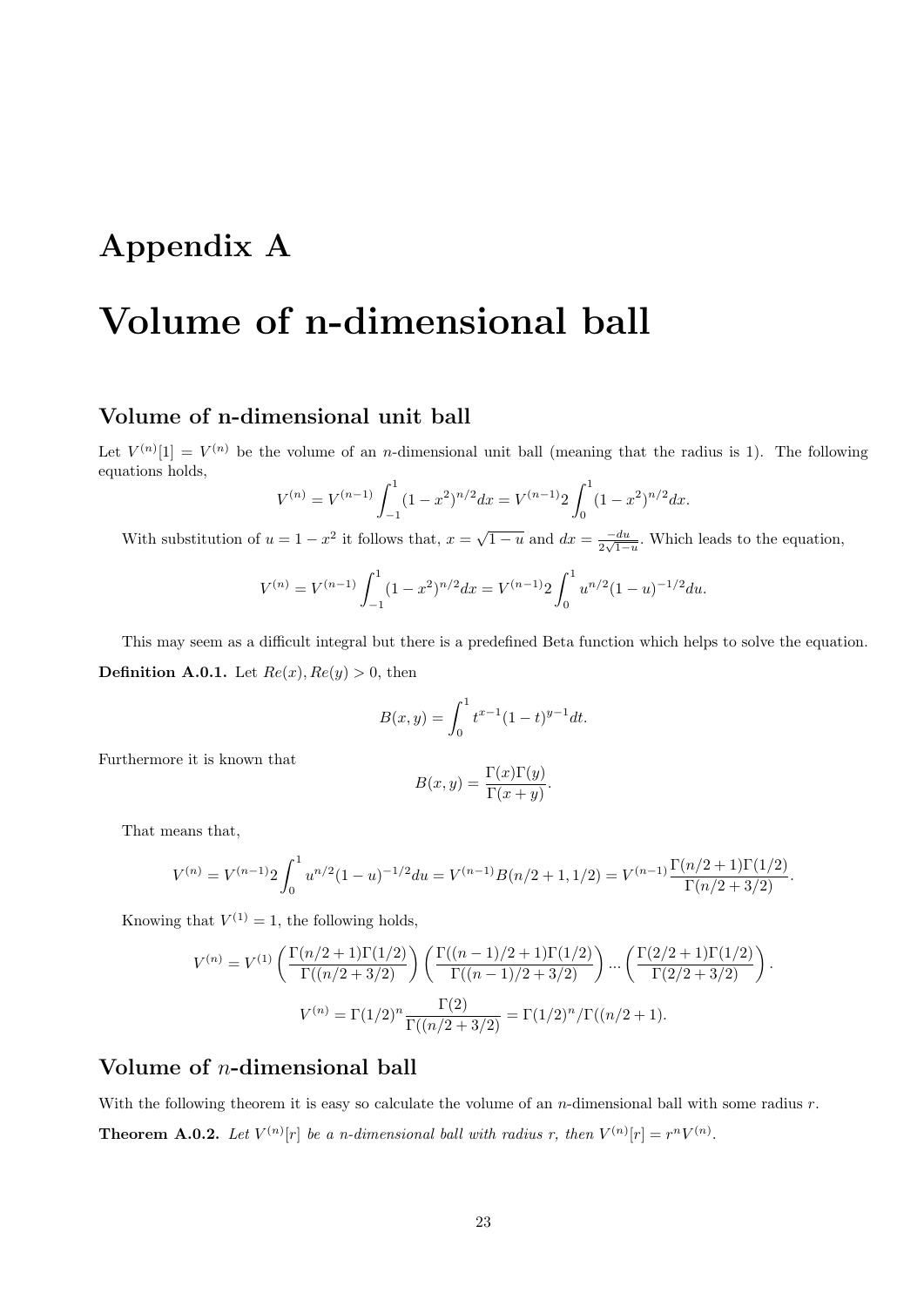*Proof.* The theorem shall be proved by induction. It is known that  $V^{(1)}[r] = rV^{(1)} = r$ . Assume that

$$
V^{(n)}[r] = r^n V^{(n)}.
$$

Then

$$
V^{(n+1)}[r] = V^{(n)} \int_{-r}^{r} V^{(n)}[\sqrt{r-x^2}] dx.
$$

$$
V^{(n+1)}[r] = V^{(n)}r \int_{-1}^{1} V^{(n)}[\sqrt{r-(rx)^2}] dx.
$$

$$
V^{(n+1)}[r] = V^{(n)} \int_{-1}^{1} V^{(n)}[r\sqrt{1-x^2}] dx.
$$

$$
V^{(n+1)}[r] = V^{(n)} \int_{-1}^{1} r^n V^{(n)}[\sqrt{1-x^2}] dx = r^{n+1}V^{(n+1)}
$$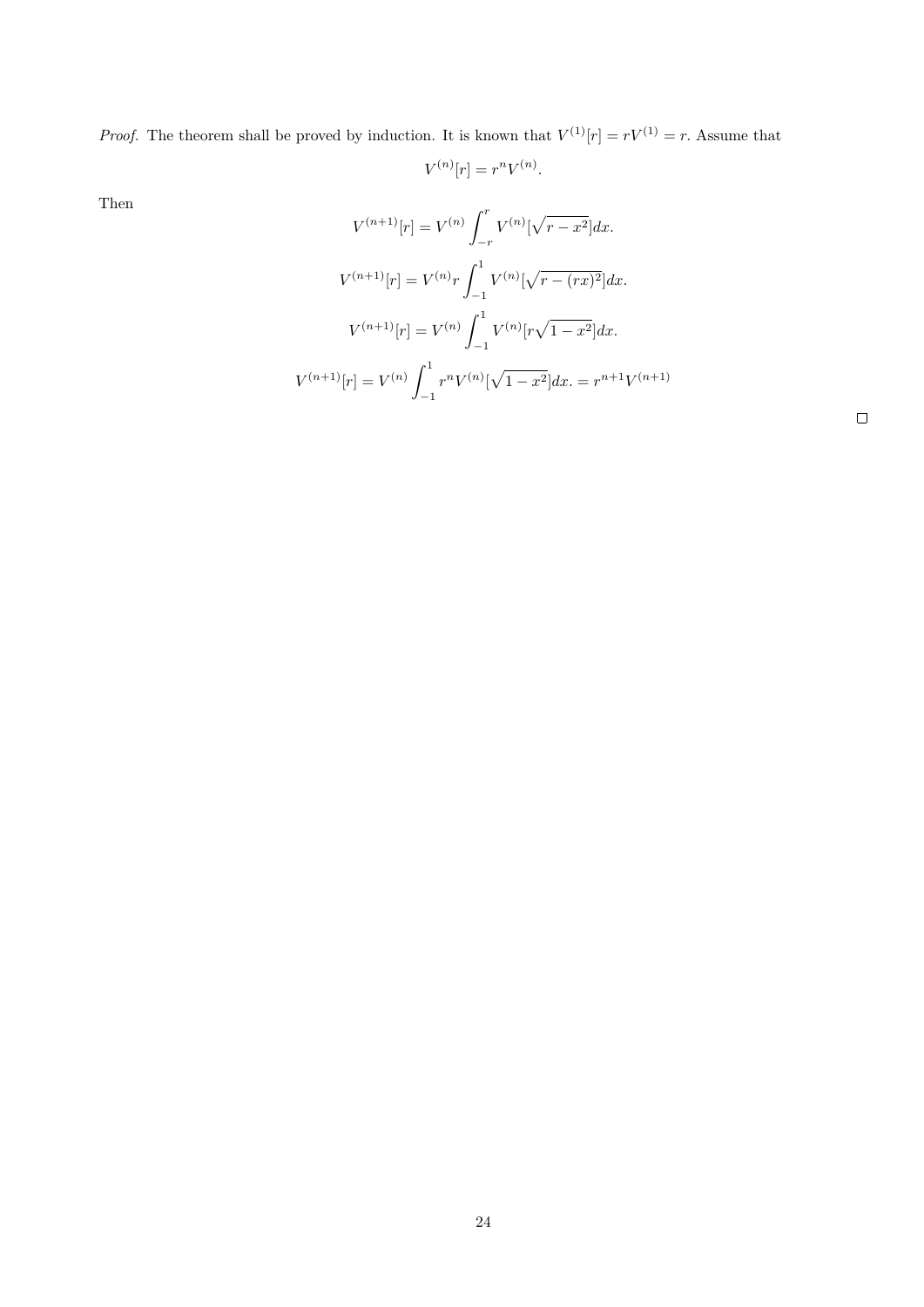## Appendix B

 $\frac{6}{7}$ 

10

 $\begin{array}{c} 14 \\ 15 \end{array}$ 

 $\frac{22}{23}$ 

 $28$ 

35

 $\begin{array}{c} 43 \\ 44 \end{array}$ 

 $\frac{52}{53}$ 

## Mathematica input

## B.1 Drawing of Property 3.5.5

Listing B.1: Drawing of Property 3.5.5

25

```
\begin{array}{c|c} 1 & x = \text{Pi}/6; \\ 2 & \cos = \text{N} \end{array}2 \cos = N[\cos[x]]; \sin = N[\sin[x]];<br>
\cos 2 = N[\cos[2*x]]; \sin 2 = N[\sin[2*x]];<br>
4 c = 1/(2 + 2*\cos); (*contraction factor*)<br>
5 r = 1/(4*\sin*(1 + \cos));
   \begin{array}{c|c} 7 & \text{Cirkle} \\ 8 & \text{Graph} \end{array}8 Graphics [{ Circle [{1/2, sin∗c − r}, r]}, Axes -> True, p = PlotRange -> {{0, 1}, {0, 1/2}}];
\begin{array}{c|c} 11 & \text{Circle 2} = \ \hline 12 & \text{Graphic} \end{array}12 Graphics [{Red, Circle [{1/2, sin∗c − 1/(2*sin)}, 1/(2*sin)]},<br>13 Axes -> True, PlotRange -> {{0, 1}, {0, 1/2}}];
\begin{array}{c|c} 15 & \text{Innerpoints} = \ \hline 16 & \text{Graphics} \backslash \end{array}16 Graphics[{PointSize[Large], Orange,<br>17 Point[{{c, 0}, {1/2, sin∗c}, {1 − c, 0}}]}];<br>18 PossibleInnerP =
 19 Graphics [{PointSize [Large], Green,<br>20 Point [{ { c + cos * c ^2 + cos 2 * c ^2, c ^2, sin ( c - c ^2) } } ] } ];
\begin{array}{c|c} 23 & \text{Triangle 1} = \\ 24 & \text{Graphics} \end{array}24 Graphics [{Thickness [0.009], Gray,<br>25 Line [{{0, 0}, {c, 0}, {1/2, sin*c}, {1 - c, 0}, {1, 0}}]},<br>26 Axes -> True, PlotRange -> {{0, 1}, {0,<br>27 1/2}}];(*Length of each line -segment = c *)
29 FractalShape1 =
 30 Graphics [{Cyan,<br>
Line [{{c, 0}, {c + cos *c^2, sin *c^2}, {c + cos *c^2 + cos2 *c^2,<br>
sin (c - c^2)}, {c + cos *(c - c^2), sin (c - c^2)}, {1/2, sin *c}} ]},<br>
Axes -> True, PlotRange -> {{0, 1}, {0, 1/2}}];<br>
34 (*Leng
\begin{array}{c|c} 36 & \text{FractalShape2} = \overline{37} & \text{Graphics [} & \text{Cya} \end{array}\begin{array}{c} \text{Graphics}\left[\,\left\{\text{Cyan}\,,\right.\right.\\ \text{38}\qquad \text{Line}\left[\,\left\{\,\left\{1\,-\,\text{c}\,,\ 0\,\right\}\,,\ \left\{1\,-\,\text{c}\,-\,\text{cos}\,\ast\,\text{c}\,\,{}^2\,\text{2}\,,\right.\right.\right.\\ \text{49}\qquad \qquad \text{sin}\,\ast\,\text{c}\,\,{}^2\,\text{)}\right\},\quad \left\{\,1\,-\,\text{c}\,-\,\text{cos}\,\ast\,\text{c}\,\,\text{c}\,\,\mathrm{c}\,\,{}^2\,\text{2}\,,\right.\\\begin{array}{c|c} 44 & \text{FractalShape3} = \end{array}<br>45 Graphics [{Cya
45 Graphics \begin{bmatrix} \text{Cyan} \\ \text{Line} \end{bmatrix} (Cyan,
 \begin{array}{ll} \text{Line}\left[\left\{\left\{c+\left(\cos+\cos 2\right)*c^{-2}, \sin\left(c-c^{-2}\right)\right\}\right.\right., \; \left\{c+\cos*(c-c^{-2})\right.\right. \\ \left.\left.\begin{array}{c} \sin\left(c-c^{-2}\right)\right\}, \; \sin\left(c-c^{-2}\right)\right], \; \sin\left(c-c^{-2}\right), \; \sin\left(c-c^{-2}\right), \; \sin\left(c-c^{-2}\right), \; \sin\left(c-c^{-2}\right)\right], \; \sin\left(c-c^{-2}\right), \; \sin\left(c-c^{-2}\right)\right], \; \sin\left(c-c^{-2}\right), \; \sin\left(c-c^{-251 (*Length of each line –segment = c 2*)53 Show [ Cirkle, Triangle1, FractalShape3, FractalShape2, FractalShape1, \setminus 54 Circle2 |
             Circle<sub>2</sub>]
```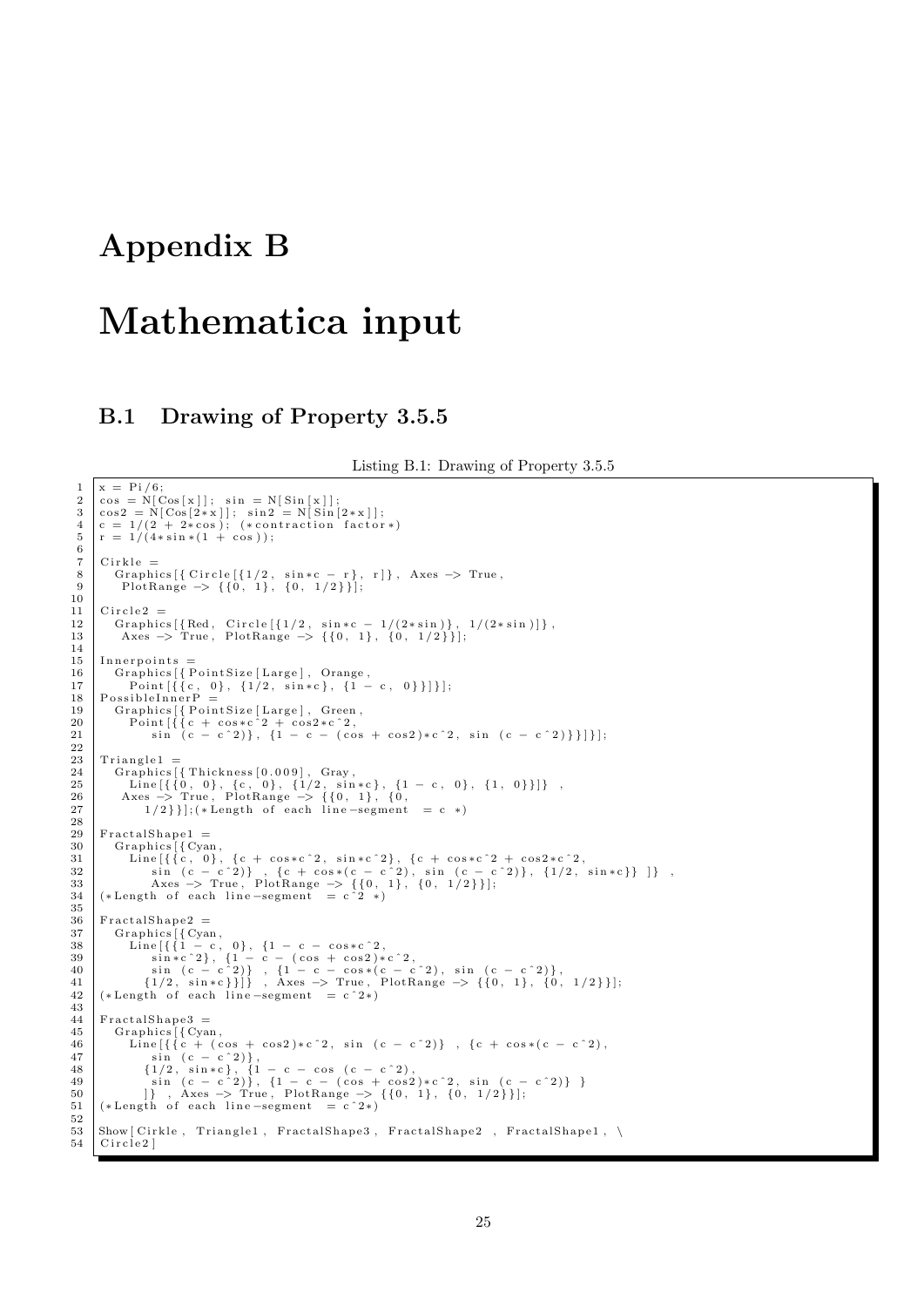## B.2 Covers Koch Curve

```
2 | verdeeltwee[{a_, b_}] :=<br>3 | Block[{}, {a, (1 - \[Lambda])*a + \[Lambda]*b, (a + b)/2 + \[Mu]*<br>4 | Cross[b - a], \[Lambda]*a + (1 - \[Lambda])*b, b}];
         k\text{hoop}[l_+] := \text{Flatten}[\text{Append}[\text{Most }/\text{@ Most}[l], \text{Last}[l]], 1];8 \begin{array}{c} \text{KC}[1_{-}, n_{-}Integer] := \text{5} \\ 9 \end{array}If [n = 5, I, KC[ knoop [verdeeltwee /@ Partition [1, 2, 1]], n + 1]];
11 | Manipulate [\ \langle \ [\text{Lambda}] = 1/(2*(1 + \text{Cos}[\ \langle \ [\text{Alpha}] \ ])) ; \ \ \langle \ [\text{Mu}] =12 | Sin [\[Alpha]]/2;<br>13 | Graphics [{Orange, Line [KC[{{0, 0}, {1, 0}}, 0 ]]},
14 P lotRange \rightarrow {{-0.1, 1.1}, {-0.\frac{16}{17} (* Define fractal *)<br>17 Clear [dim Kphi, boly
17 | Clear [dimKphi, bolvolume, hdmaat, c]<br>18 | phi = 1/3 Pi; (* phi in [0,Pi/2] *)<br>19 | dimKphi[phi_] :=
20 | \text{Log}\left[4\right]\right) \text{Log}\left[2 + 2*\text{N}[\text{Cos}[{\text{phi}}], 10]\right]; (* Hausdorffdimension K(phi) *)
22 | bolvolume[d_] :=<br>23 | Gamma[1/2]^d/Gamma[d/2 + 1]; (* volume d−dimensional bal *)<br>24 | hdmaat[dim_, radius_] :=
\begin{array}{c|c}\n25 \\
26 \\
\hline\n\end{array} bolvolume \begin{array}{c}\n\text{dim}^3* \\
\text{radius }^3\text{dim}(*\n\end{array}26 radius \dim (* \nNormalized Hausdorff measure of a set in dimension)<br>27 dim. *)
\begin{array}{c|c} 27 \\ 28 \end{array} dim . *)
28 c = N[Cos[phi]];<br>
29 s = Sqrt[1 - c^2]; (* For more speed use numerical results *)<br>
31 s = Function [z, 1/(2 + 2 c)*z];<br>
32 = Function [z, 1/(2 + 2 c) ({1, 0} + {{c, -s}, {s, c}}.z)];<br>
32 = Sqrt[2 x, 1/(2 + 2 c) ({1 + 
34 | approxorder = 9;<br>
35 | approx = {{1, 0}};<br>
36 | For[i = 1, i < approxorder, i++,
37 | newapprox =<br>38 | Join [Table [s1 [p], {p, approx}], Table [s2 [p], {p, approx}],<br>39 | Table [s3 [p], {p, approx}], Table [s4 [p], {p, approx}]];
40 approx = newapprox;
41 ] ;
43 (* circles *)<br>44 r = 1/(4*s*)44 \quad r = 1/(4*s*(1 + c));<br>
45 \quad C1 = Circle [{1/2, 0}]45 C1 = Circle [\{1/2, 0\}, 1/2];<br>
46 C2 = Circle [\{1/2, s/(2+2*c) - 1/(2*s)\}, 1/(2*s)];<br>
47 C3 = Circle [\{1/2, 0\}, s/(2+2*c)];<br>
48 C4 = Circle [\{1/2, 0\}, 1/2 - 1/(2+2*c)];<br>
49 C5 = Circle [\{1/2, s/(2+2*c) - r\}, r];
52 \left( *Draw fractal with circles *)<br>53 \left( Show \left[53 Show[<br>54 ListPlot[Table[N[p], {p, approx}], PlotRange −> {{0, 1}, {0, 1}},<br>55 AspectRatio −> Automatic,
56 PlotStyle → Directive [PointSize [Small], Orange]],<br>57 Graphics [{Cyan, C1}].
\begin{array}{c|c} 57 & \text{Graphics} [\text{Cyan, C1}] \\ 58 & \text{Graphics} [\text{Green, C2}] \end{array}58 Graphics [{ Green , C2 }] ,<br>
59 Graphics [{ Gray , C3 } ] ,<br>
60 Graphics [{ Red , C5 } ] ,<br>
62 Graphics [{ Red , C5 } ] ,<br>
62 PlotRange -> {{0, 1}, {0, 1/2}}
```
## B.3 Hausdorff Measure

Listing B.3: Hausdorff Measure

```
1 clear [r, c, s, x, C1, C2, C3, C4, C5];<br>2 x = 1/3 * Pi;<br>3 s = Sin[x]; c = Cos[x];
4 r = 1/(4*s*(1 + c));5
6 \vert s1 = \text{Function} [z, 1/(2 + 2 \cos[x]) * z];7 \mid s2 = Function z,
```
63

 $\frac{1}{2}$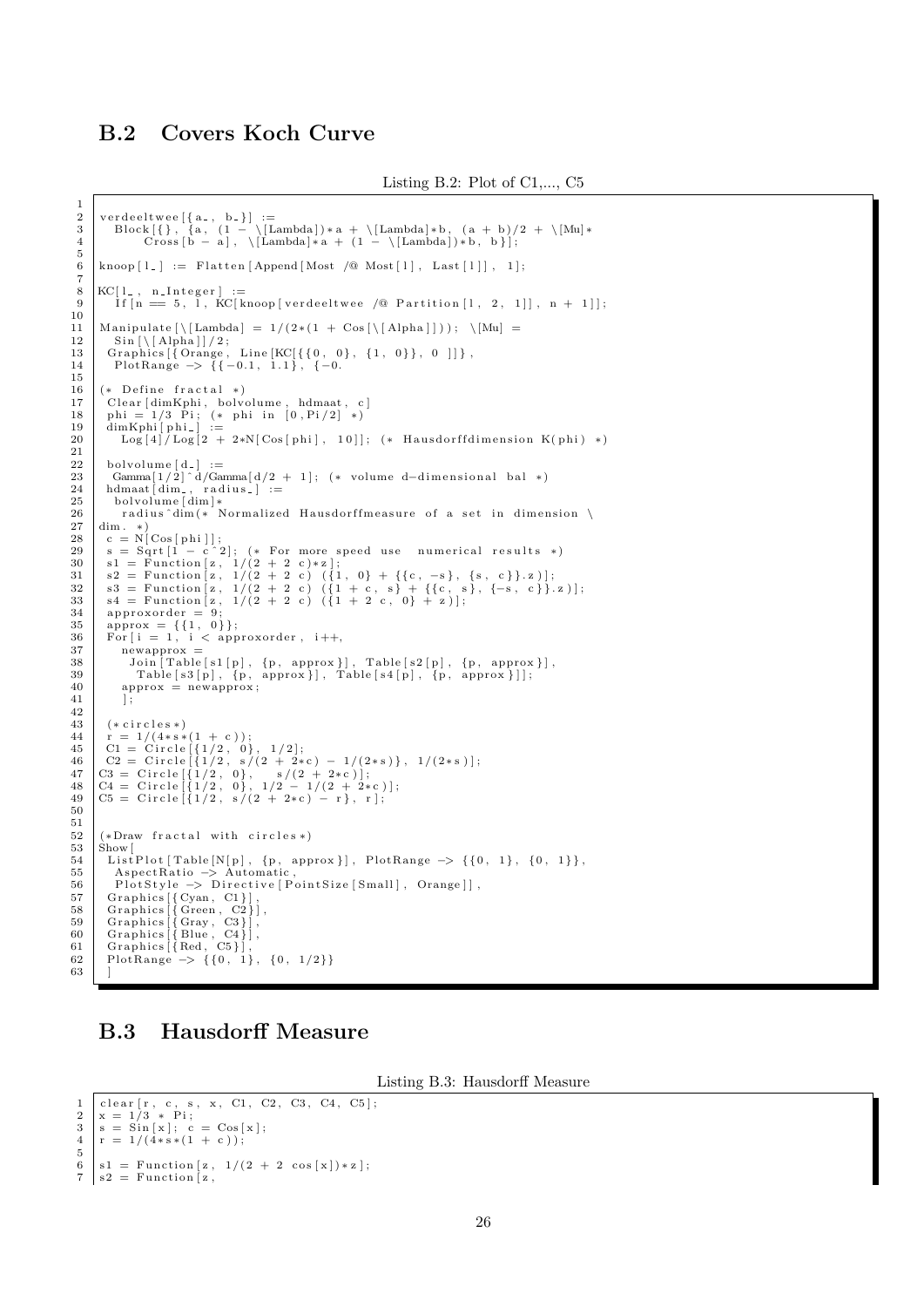```
8 1 / ( 2 + 2 c o s [ x ] ) ({1 ,
9 0} + {{ c o s [ x ] , −s i n [ x ] } , { s i n [ x ] , c o s [ x ] } } . z ) ] ;
\begin{bmatrix} 0 \\ 10 \\ 11 \end{bmatrix} s 3 = Function \begin{bmatrix} z \\ z \\ 1 \end{bmatrix},
 11 \begin{cases} 1/(2 + 2 \cos \{x\}) & (\{1 + \cos \{x\}, \\ \sin \{x\}\} + \{\{\cos \{x\}, \sin \{x\}\}, \{-\sin \{x\}, \cos \{x\}\}\}.z)\}\;; \\ 13 \text{ s4 = Function}[z, 1/(2 + 2 \cos \{x\}) & (\{1 + 2 \cos \{x\}, 0\} + z)\}\;; \\ 14 \text{ approx} = \{\{1, 0\}\}; \\ 15 \text{ For } \{i = 1, i < 9, i++)\}. \end{cases}\begin{array}{c|c} 16 & \text{newapprox} = \\ 17 & \text{Join} \space \end{array}17 Join \begin{bmatrix} \text{Table} \text{[s1[p]}, \text{ {p, approx}} \text{], } \text{Table} \text{[s2[p]}, \text{ {p, approx}} \text{]} \end{bmatrix}, 18 Table \begin{bmatrix} \text{s3[p]}, \text{ {p, approx}} \text{], } \text{Table} \text{[s4[p]}, \text{ {p, approx}} \text{]} \end{bmatrix}18 Table [s3[p], \{p, \text{ approx}\}]\, Table [s4[p], \{p, \text{ approx}\}]\;<br>19 approx = newapprox;
                   approx = newapprox;
20\frac{21}{22}22 \begin{bmatrix} C1 = \text{Circle}\{1/2, 0\}, 1/2\};\\ C2 = \text{Circle}\{1/2, s/(2 + 2*c) - 1/(2*s)\}, 1/(2*s)\};\\ 24 \quad \text{C3} = \text{Circle}\{1/2, 0\}, s/(2 + 2*c)\};\\ 25 \quad \text{C4} = \text{Circle}\{1/2, 0\}, 1/2 - 1/(2 + 2*c)\};\\ 26 \quad \text{C5} = \text{Circle}\{1/2, s/(2 + 2*c) - r\}, r]; \end{bmatrix}\frac{27}{28}\frac{28}{29} (* Draw fractal with covers *)
\begin{array}{c|c} 29 & \text{Show} & \text{List} \\ 30 & \text{List} \end{array}\begin{tabular}{ll} 30 & ListPlot[\{Table[N[p], \{p, approx\}], \; PlotRange \; \rightarrow \; \{\{0, 1\}, \; \{0, 1\}\}, \; \\ 31 & AspectRatio \; \rightarrow \; Automatic\,, \; \\ 32 & PlotStyle \; \rightarrow \; Directive[\, PointSize[\,Small]\, , \; Orange\, ] \;, \; \\ 33 & Graphics[\,Gvan, \;C1\, ] \}, \; Graphics[\,Green, \;C2\, ] \,, \; Graphics[\,Gray, \;C3\, ] \,, \; \\ 34 & Graphics[\,Blue, \;C4\, ] \,, \; Graphics[\,Red, \;C5\, ] \,, \; \\ 35 & PlotRange \; \rightarrow36
37
38
39 (* Drawing plots for Normalized Hausdorff measure estimation *) 40 Clear [phi. cos. sin]:
 40 | Clear[phi, cos, sin];<br>41 | Clear[dimKphi, bolvolume, hdmaat, c];<br>42 | dimKphi[phi_] :=
\frac{1}{43} Log[4]/Log[2 + 2*N[Cos[phi], 10]]; (* Hausdorffdimension *)
44
45
 46 \mid \text{bolvolume} \left[ \frac{\text{d}}{\text{d}} \right] := 47 \mid \text{Gamma} \left[ \frac{1}{2} \right] \hat{\text{d}}/48 Gamma [d/2 + 1]; (* Volume unitball of dimension d *)<br>49 | hdmaat [dim_, radius_] :=
\begin{array}{c|c} 49 & \text{hdmaat} \text{[dim]}_{\bullet} , \text{ rad} \\ 50 & \text{bolvolume} \text{[dim]}_{\bullet} \end{array}51 radius^dim<br>52 cos[phi_] := N[Cos[phi]];<br>53 sin[phi_] := N[Sin[phi]];
54
55 (*C3 and C5 don't cover requested part for certain phi*) 56 \text{ sol} = \text{Solve} \left[ 1/2 - \text{Sin}[y]/(2 + 2*\text{Cos}[y]) \right] = 1/(2 + 2*\text{Cos}(\text{S})56 \begin{bmatrix} 56 \\ 1/2 - 5 \text{sin} [y]/(2 + 2 * \text{Cos} [y]) \end{bmatrix} = 1/(2 + 2 * \text{Cos} [y]), y, \begin{bmatrix} 57 \\ 1 \end{bmatrix}57 InverseFunctions -> True];<br>
58 opt3 = Select [ y /. sol, # > 0 &];<br>
59 sol2 = Solve [1/2 - 1/(2 + 2 & Cos[y]) == Sin[y]*1/(2 + 2*Cos[y]), y,<br>
60 InverseFunctions -> True];<br>
61 opt4 = Select [ y /. sol2, # > 0 &];
62
63 (*Determine Hausdorff measure*)
64 maatl[phi] := hdmaat[dimKphi[phi], 1/2]; (*covers whole fractal*)<br>65 maat2[phi] :=
\begin{array}{c|c} 65 & \text{maat2} & \text{phi} \\ 66 & \text{hdmaat} & \text{d} \end{array}66 hdmaat \left[\begin{array}{c} \text{dimKphi} \\ \text{final} \end{array} \right], 1/(2*sin[phi]); (*covers whole fractal *)
\begin{array}{c|c} 67 & \text{max3 [ phi.]} & \text{:=} \\ 68 & 1/(\frac{2}{Pi} * \text{ ph}) \end{array}68 | 1/( 2/ Pi∗ phi)∗<br>69 | Piecewise[{{2,
 70 phi < opt3 [[1]]}, {hdmaat[dimKphi[phi],<br>71 sin[phi]/(2 + 2∗cos[phi])],<br>72 phi >= opt3 [[1]]}}];(*covers ?? a fractal, => linear estimation *)
73
\frac{74}{75}75 maat4 [phi_] :=<br>76 Piecewise
 76 2* Piecewise[{{hdmaat[dimKphi[phi], 1/2 - 1/(2 + 2*cos[phi])],<br>77 phi <= opt4[[1]]}, {2,<br>78 phi > opt4[[1]]}}}]; (*covers half a fractal*)
\begin{array}{c} 79 \\ 80 \end{array} maat5 [phi_] :=
\begin{array}{c|c} 80 & 2*{\text{ \texttt{h}d} \texttt{maat} [\text{dimKphi}[\text{phi}],$} \\ 81 & 1/(4* \sin[\text{phi}]+(1+\cos[\text{cos}]) \end{array}1/(4*sin [phi] * (1 + cos[phi])); (*covers half a fractal*)
8283
\begin{array}{c|c} 84 & (* Plot results*) \\ 85 & {Plot[{ \text{} m \text{a} at 1} [ \text{h} \text{h} ]} \end{array}\begin{array}{ll} \text{85} & \left\{ \text{Plot}\left[\left\{ \text{maat1}\left[\text{phi}\right],\ \text{maat2}\left[\text{phi}\right],\ \text{maat3}\left[\text{phi}\right],\ \text{maat4}\left[\text{phi}\right],\ \text{maat5}\left[\text{phi}\right], \right.\right.\\ \text{86} & 1 - (3/4)/(F)/2)*\text{phi}, \left\{ \text{phi},\ \text{O},\ \text{Pi}/2 \right\},\\ \text{87} & \text{Plotstyle} \rightarrow \left\{ \text{Cyan},\ \text{Green},\ \text{Gray},\ \text{Blue},\ \text{Red},\ \text{D\frac{89}{90}\begin{array}{c|c} 90 & (* \text{plot minimum } * ) \\ 91 & \text{Plot} \{ \{ \{ \text{Min} \} \text{m} \} \end{array}91 Plot [\{\{\text{Min}[\text{mant1}[ \text{phi}], \text{ maat2}[ \text{phi}], \text{ maat3}[ \text{phi}], \text{ gahi}\}, \{\text{phi}], \text{phi}\}], maat5 [phi] }, \{1 - (3/4)/(P_1/2) * \text{phi}\}, {phi, 0, Pi/2},
                            \text{max5} [\text{phi}]]}, \{1 - (3/4)/(\text{Pi}/2) * \text{phi}\}\,, \{\text{phi}, 0, \text{Pi}/2\},
```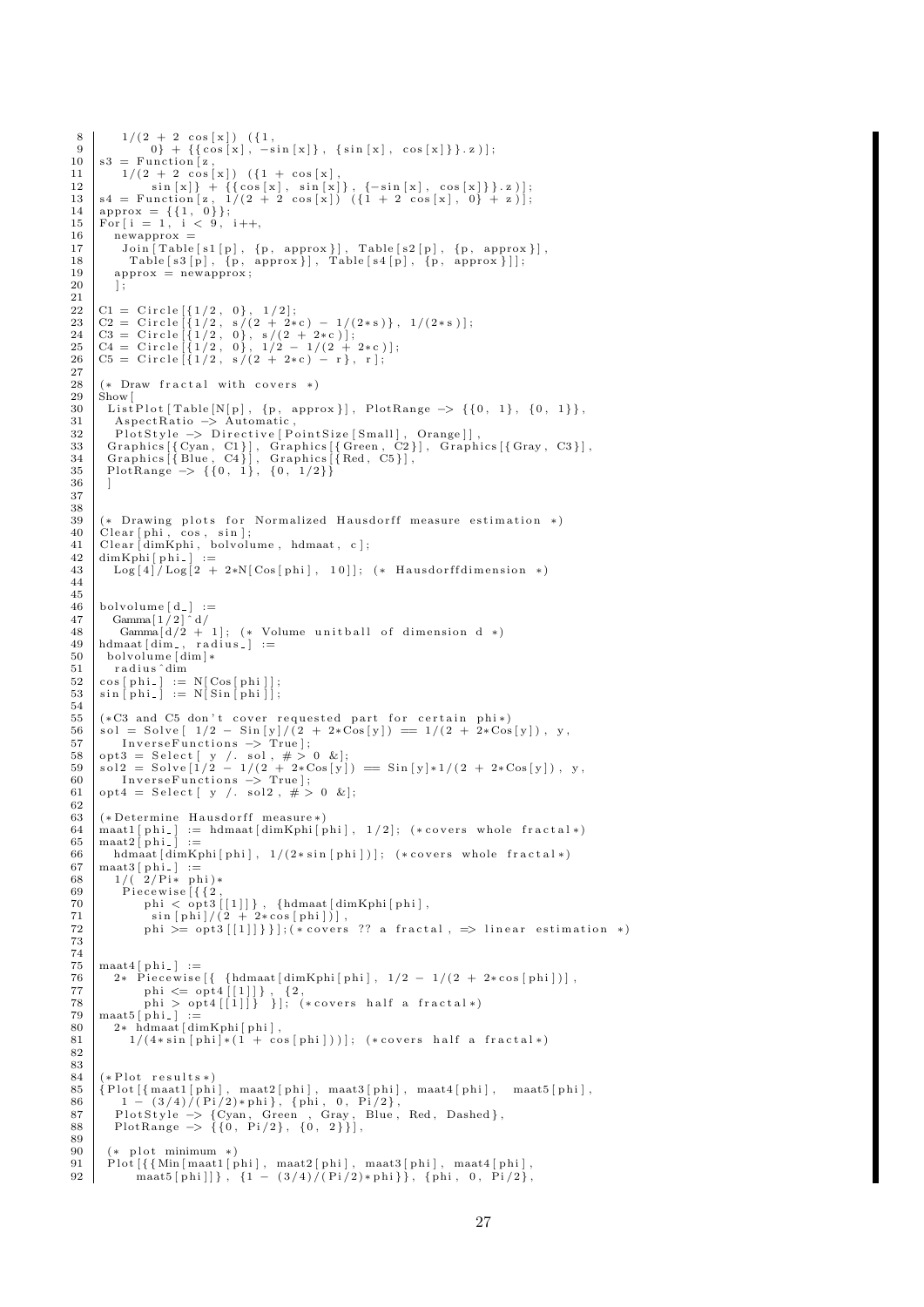```
PlotStyle -> {Orange, Dashed}, PlotRange -> {{0, Pi/2}, {0, 2}}]}
\begin{array}{c} 93 \\ 94 \\ 95 \end{array}95 Grid [Transpose [<br>
Table [{Pi/2*1/n],<br>
97 Min [maat1 [Pi/2*1/n], maat2 [Pi/2*1/n], maat3 [Pi/2*1/n],<br>
98 maat4 [Pi/2*1/n], maat5 [Pi/2*1/n]]}, {1, 2, 10, 1}]],<br>
99 Frame -> All, Alignment -> Left, Spacings -> {2, 1}]
```